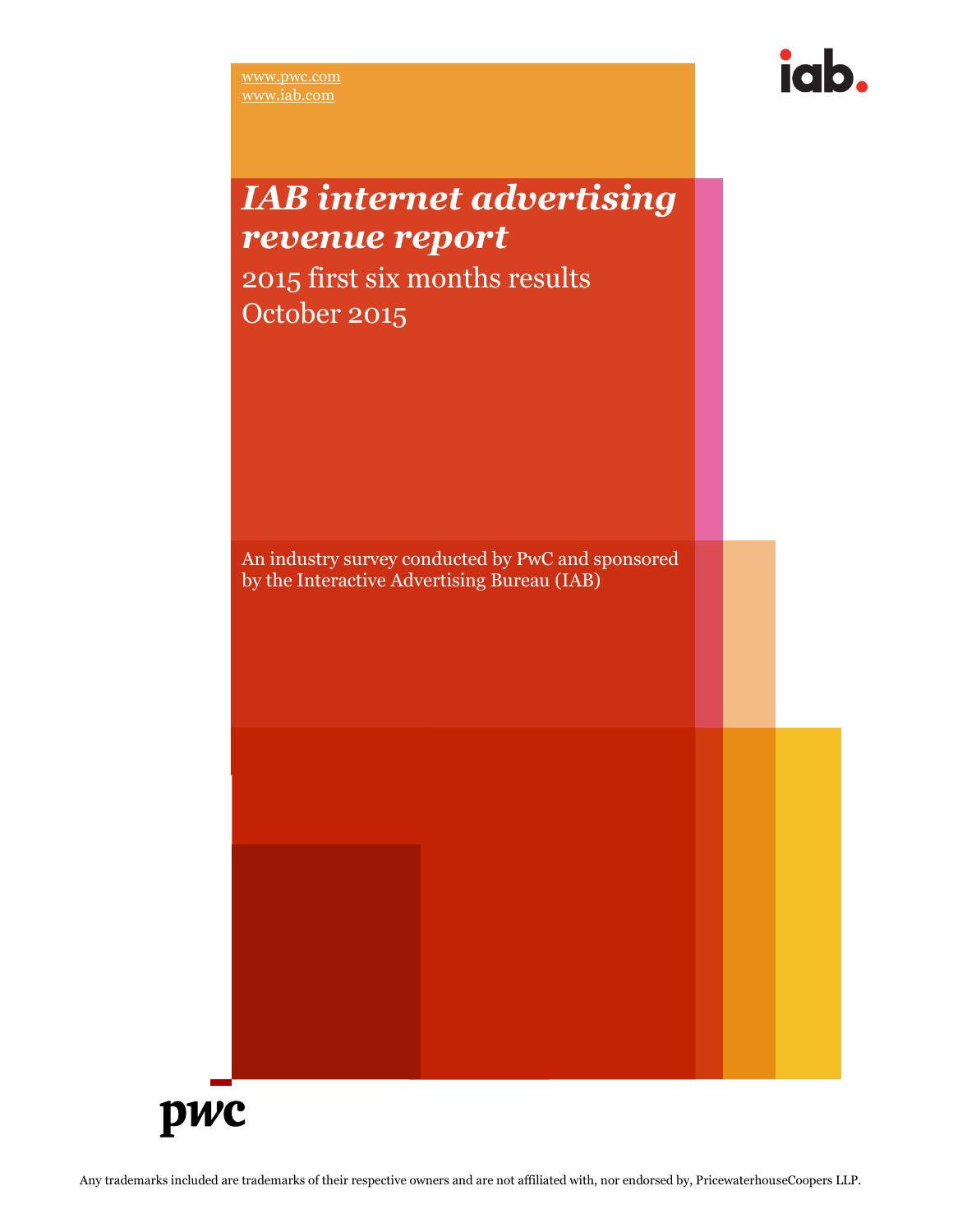

## **Table of Contents**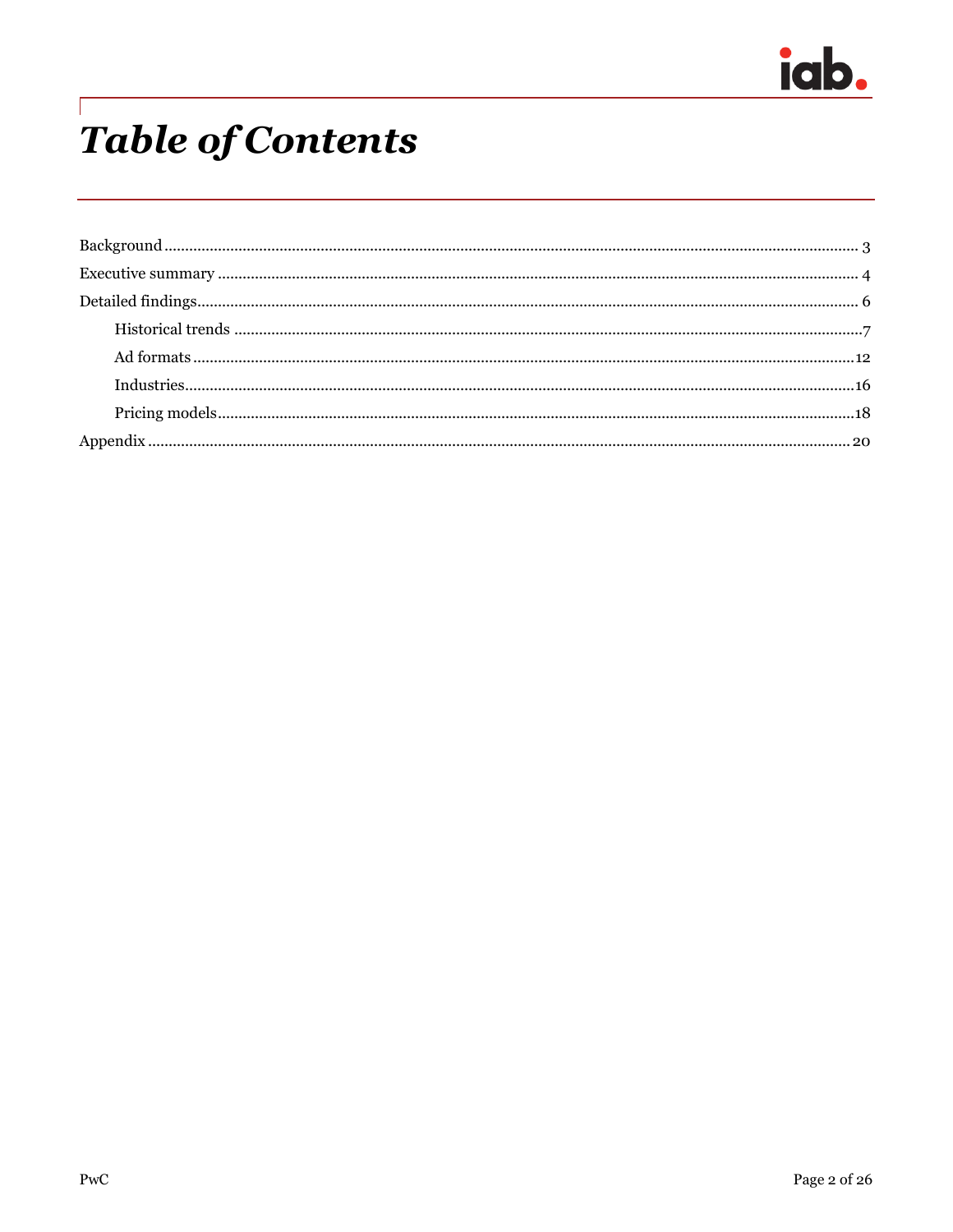

## *Background*

### *About the IAB internet advertising revenue report*

Conducted by PwC Advisory Services LLC ("PwC") on an ongoing basis, with results released quarterly, the "IAB Internet Advertising Revenue Report" was initiated by the Interactive Advertising Bureau (IAB) in 1996. This report utilizes data and information reported directly to PwC, publicly available online corporate data, and information provided by online ad selling companies.

The results reported are considered to be an accurate measurement of internet/online/mobile advertising revenues because much of the data is compiled directly from information supplied by companies selling advertising online. The report includes data reflecting online advertising revenues from websites, commercial online services, ad networks and exchanges, mobile devices, and email providers, as well as other companies selling online advertising.

The report is conducted independently by PwC on behalf of the IAB. PwC does not audit the information and provides no opinion or other form of assurance with respect to the information. Only aggregate results are published and individual company information is held in strict confidence with PwC. Further details regarding scope and methodology are provided in the appendix to this report.

David Silver

David Silverman PwC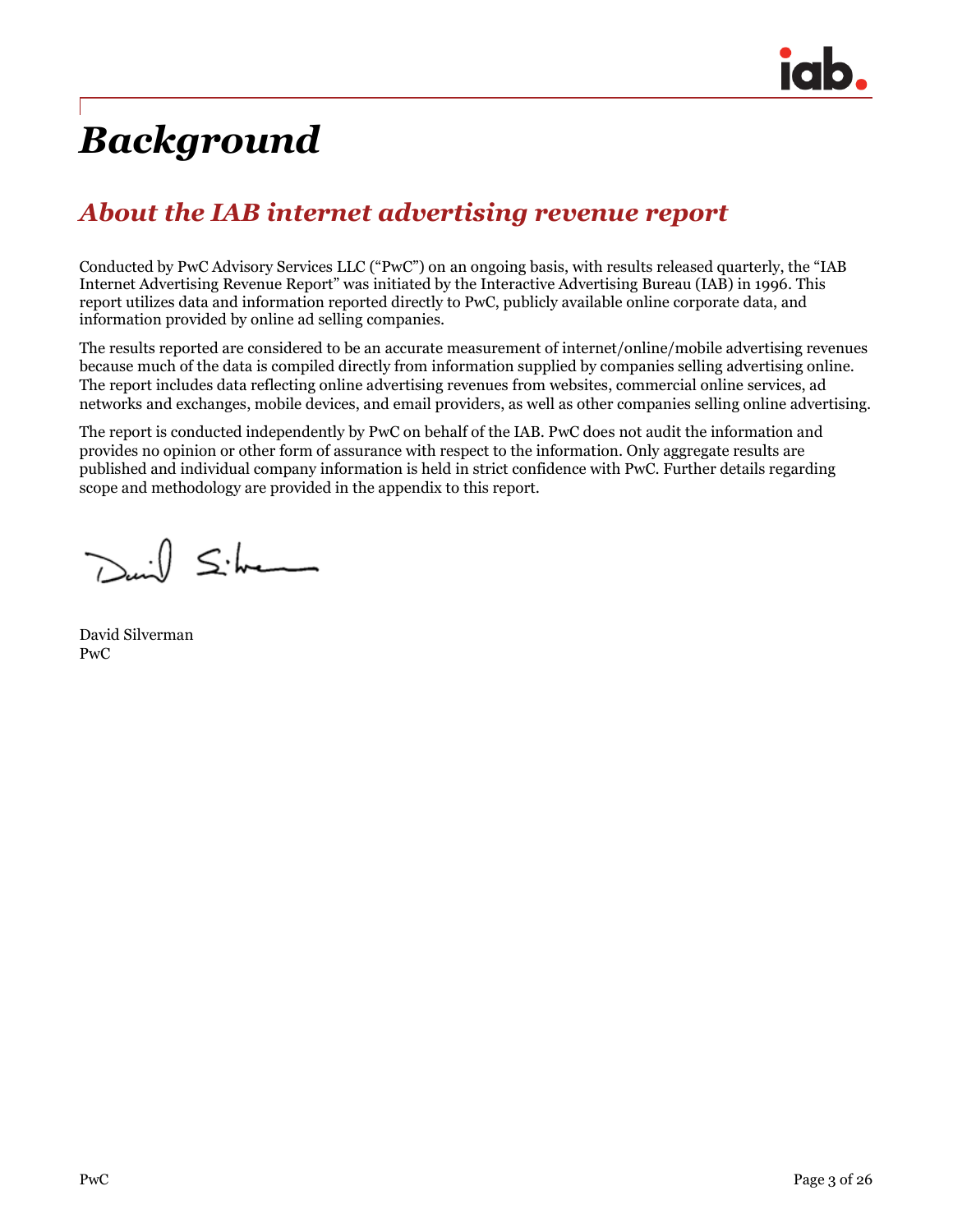

## *Executive summary*

### *IAB internet advertising revenue report 2015 second quarter and first six months highlights*

Internet advertising revenues ("revenues") in the United States totaled \$27.5 billion for the first six months of 2015, with Q1 2015 accounting for approximately \$13.2 billion and Q2 2015 accounting for approximately \$14.3 billion. Revenues for the first six months of 2015 increased 19.0% over the first six months of 2014.

### **Key trends underlying Half-Year (HY) 2015 results**

**Revenues increase 19.0% in HY 2015 —** Internet advertising revenues in the United States totaled \$14.3 billion in the second quarter of 2015, an increase of 8.5% from the 2015 first-quarter total of \$13.2 billion and an increase of 22.5% from the 2014 second-quarter total of \$11.7 billion. Year-to-date revenues through June 2015 totaled \$27.5 billion, up 19.0% from the \$23.1 billion reported in 2014.

*"Advertisers are more committed than ever to connect with audiences on digital screens. Content is key to winning consumer attention on mobile, in digital video, on desktop, and more – throughout the day."*

— Randall Rothenberg, President and CEO, IAB

**Social advertising increases 51% in HY 2015 —** Social advertising in the United States totaled \$4.4 billion during HY 2015, up from \$2.9 billion in the first six months of 2014.

*"We're witnessing a seismic shift in consumer behavior to the always-on, connected consumer. As a result, we've seen Social continue to fuel the growth of digital, particularly with respect to Mobile and Video."*

— David Silverman, Partner, PwC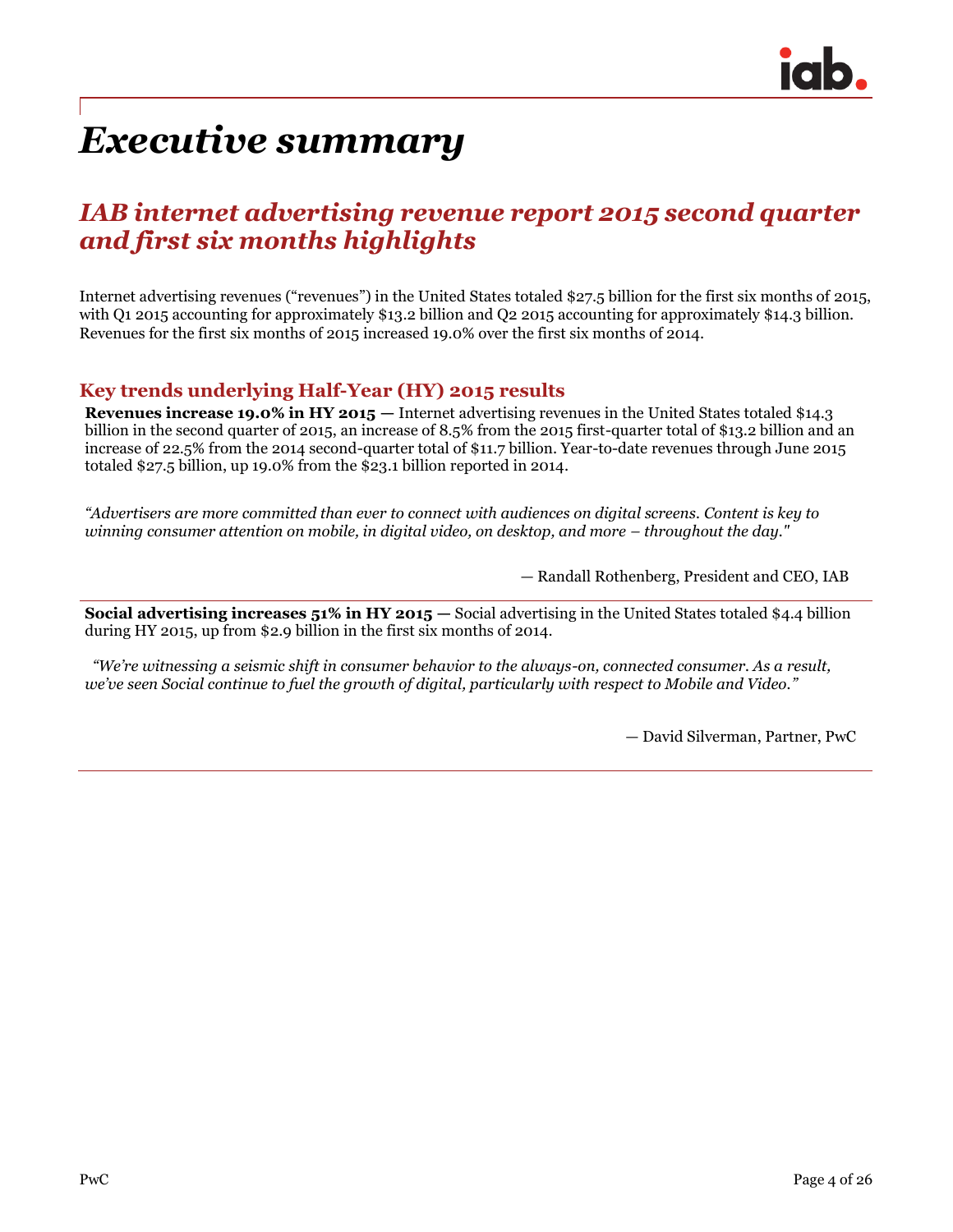

## *Year-to-date revenues show strong growth*



*Revenues for HY 2015 totaled \$27.5 billion, \$4.4 billion (19.0%) higher than in HY 2014*

Source: IAB/PwC Internet Ad Revenue Report, HY2015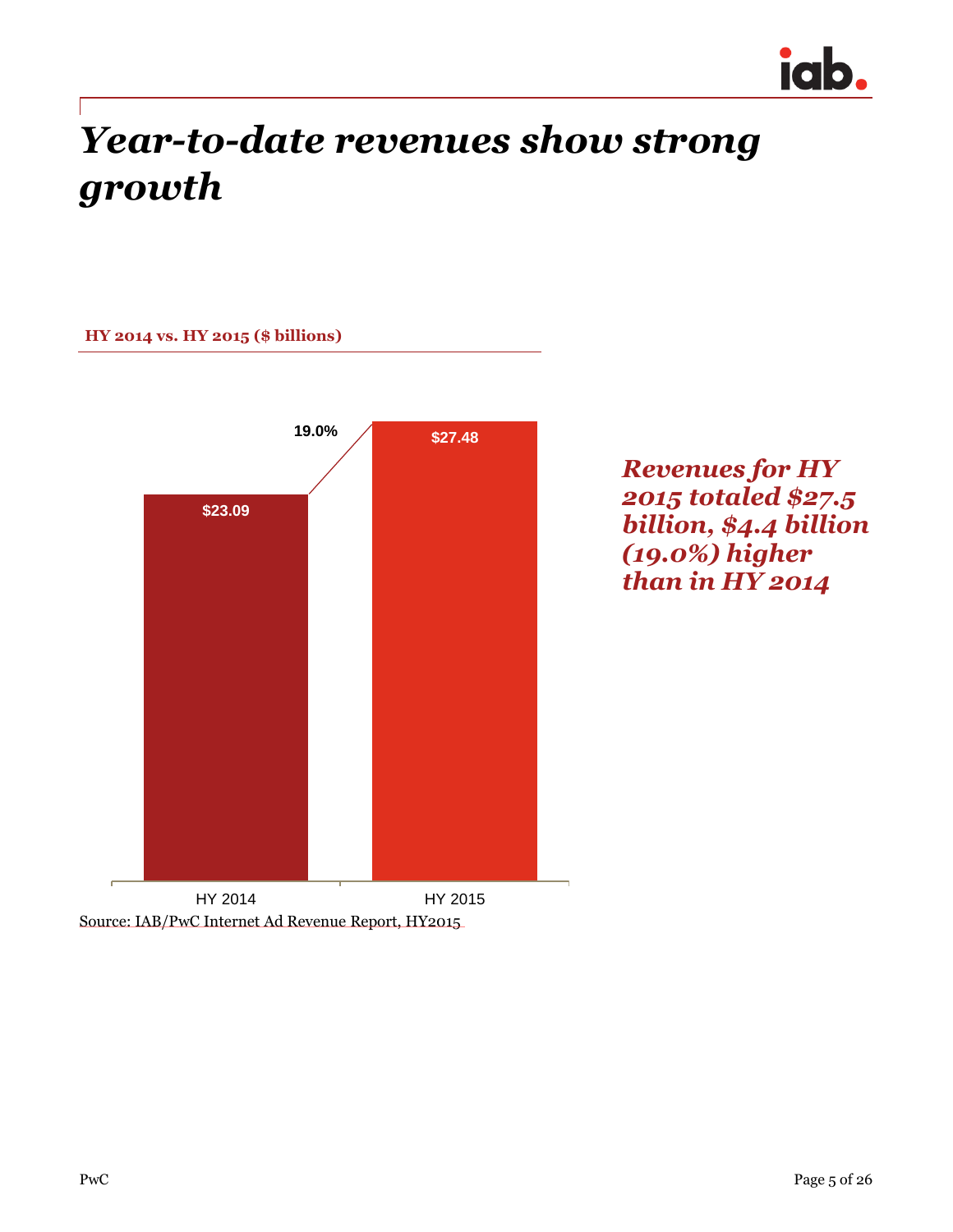## *Detailed findings*

### *Revenues totaled \$14.3 billion in Q2 2015*

Total 2015 second-quarter revenues were \$2.62 billion (22.5%) higher than in the second quarter of 2014 and \$1.12 million (8.5%) higher than in the first quarter of 2015.



Source: IAB/PwC Internet Ad Revenue Report, HY 2015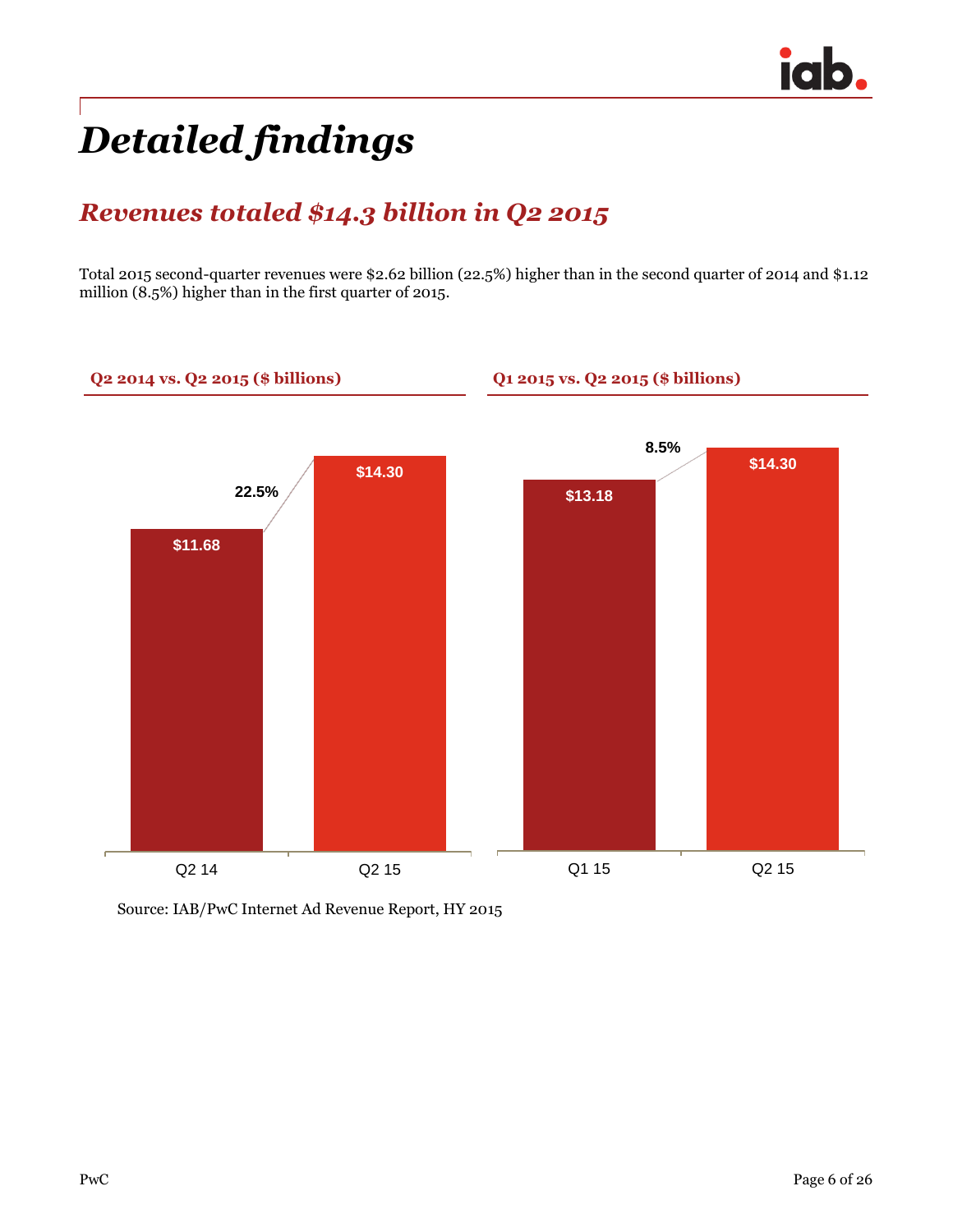

## *Historical second-quarter revenue trends*

### *Strong revenue growth continued in Q2 2015*

2015 second-quarter revenues increased on a year-over-year basis. The 2015 second-quarter was the highest quarter on record, with the 22.5% year-over-year growth besting the 10-year compound annual growth rate (CAGR) from 2006-2015 of 15.0%.

#### **Second-quarter revenue 2006-2015 (\$ billions)**



Source: IAB/PwC Internet Ad Revenue Report, HY 2015

\* CAGR: Compound Annual Growth Rate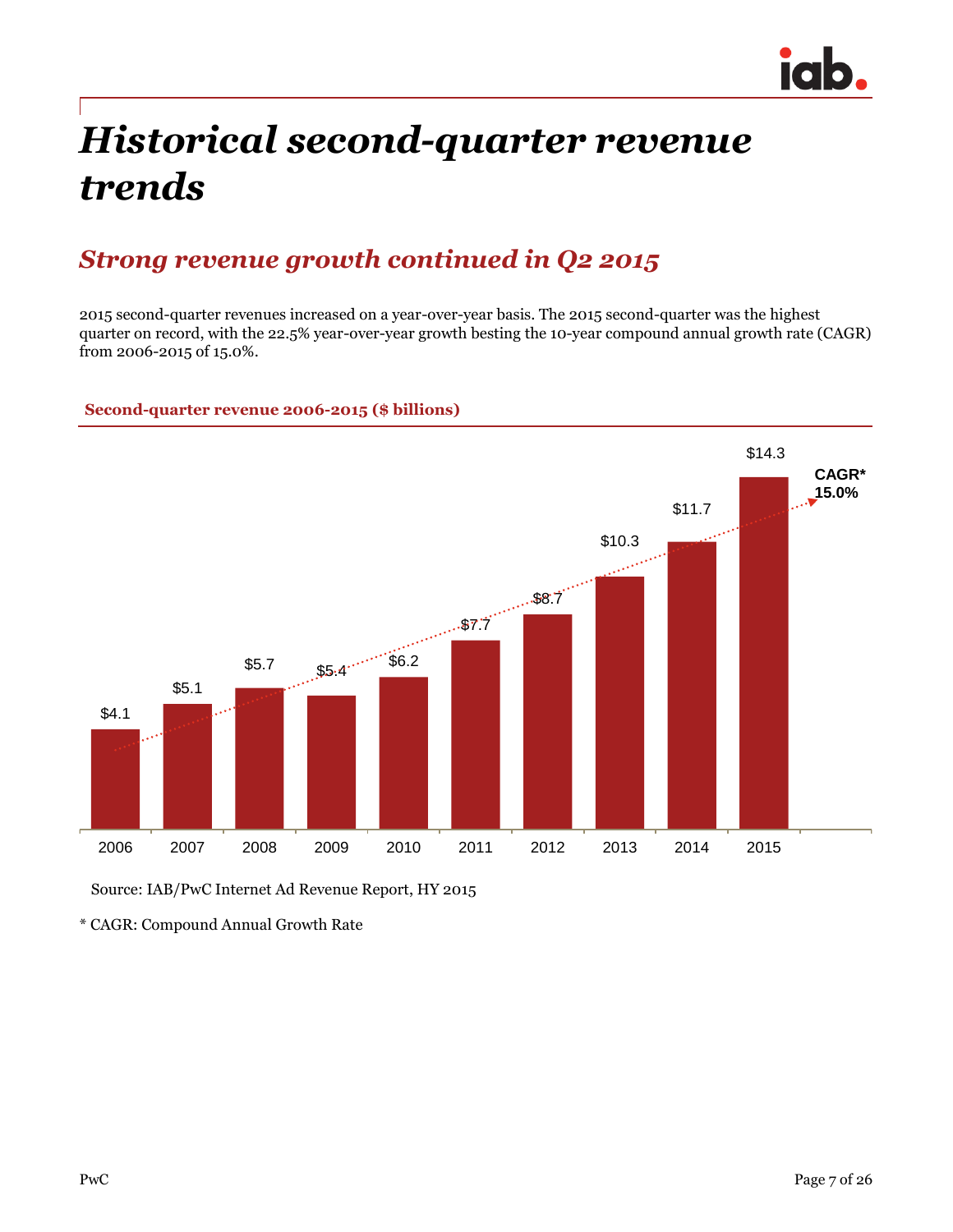

## *Historical quarterly revenue trends*

### *Quarterly growth continued upward trend*

From the momentum built in 2010, internet advertising continues to show strong growth. After a seasonal dip in Q1 2015, Q2 2015 revenues continued the upward trend.

Since 2010, a strong seasonal trend has emerged for internet advertising revenues. With each annual cycle, revenue peaks in the fourth quarter, and is followed by a dip in the first quarter before the upward trend starts again in the second quarter.



#### **Quarterly revenue growth trends 1996-2015 (\$ billions)**

Source: IAB/PwC Internet Ad Revenue Report, HY 2015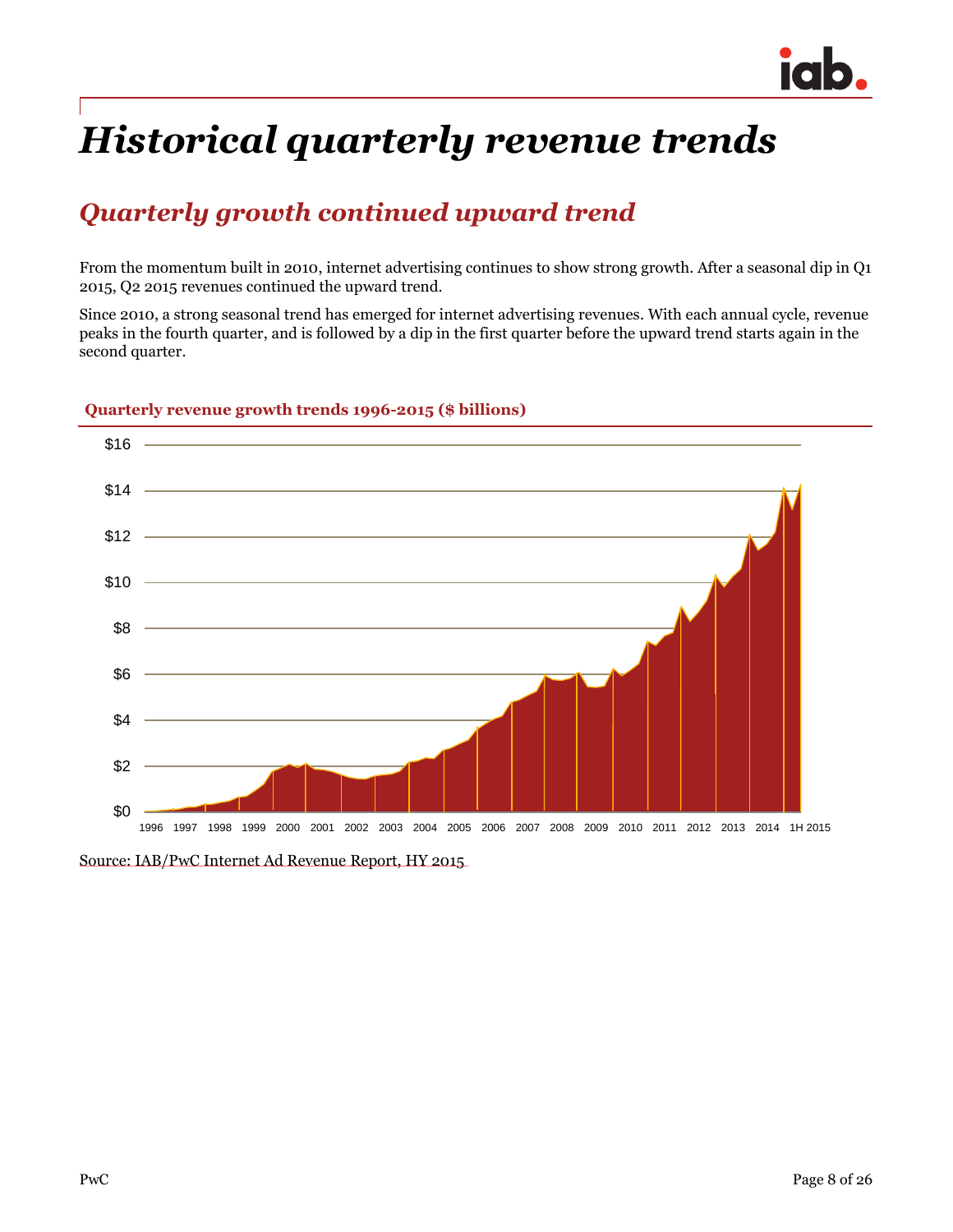

## *Historical revenue mix – first half vs. second half*

### *First-half revenues reached \$27.5 billion*

Applying historical seasonal data, the 2015 first six months' revenues of \$27.5 billion are on an expected annual run-rate to make 2015 the highest year in revenues, on pace to exceed the previous highest annual total of \$49.5 billion reported in 2014.



#### **Historical revenue mix, first half vs. second half (\$ billions)**

Source: IAB/PwC Internet Ad Revenue Report, HY 2015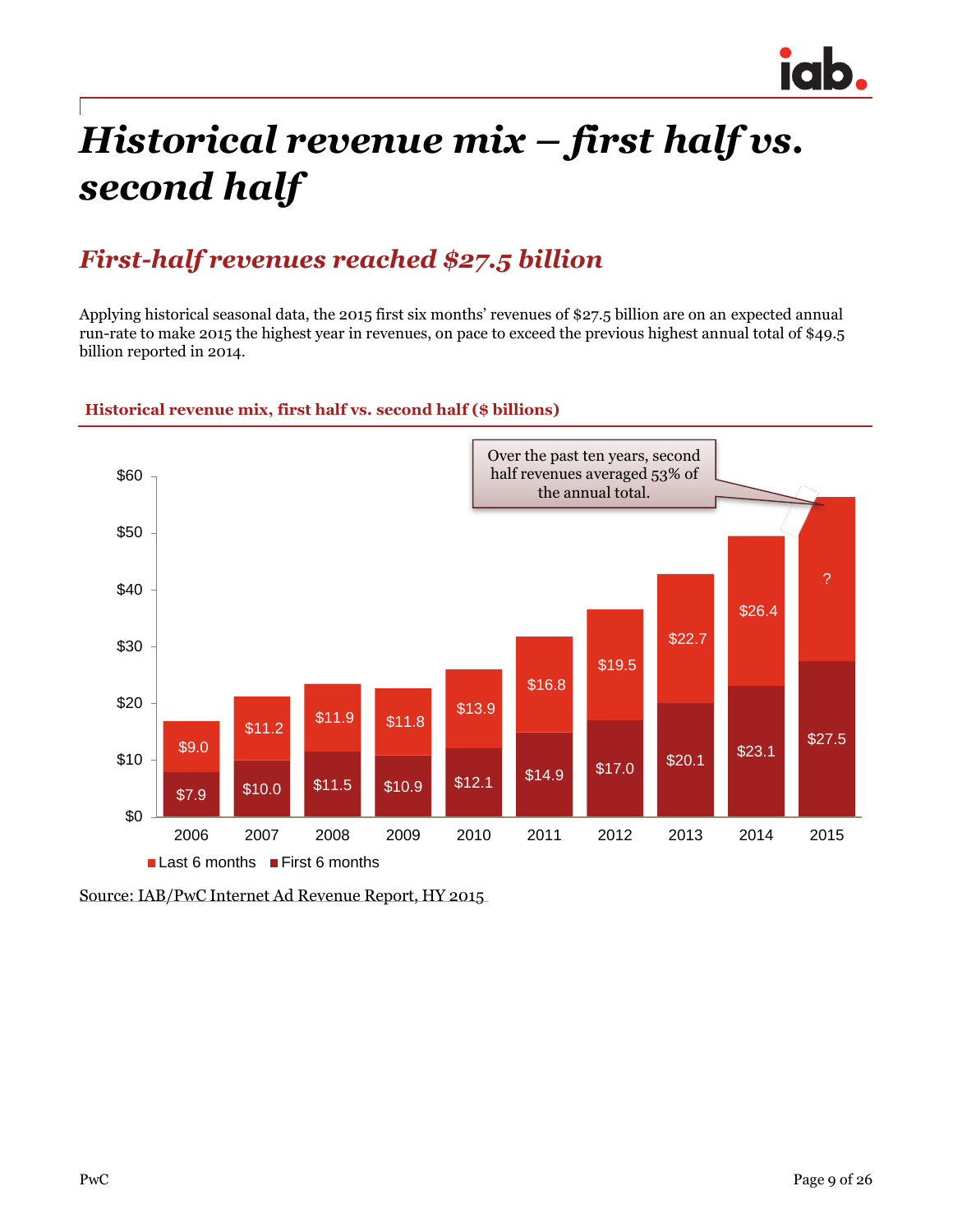## *Historical data findings*

### *Annual and quarterly revenue growth*

|                     | mil)     | Revenue (in $ Q/Q$ Growth $ Y/Y$ Growth |        |                     | mil)     | Revenue (in $\sqrt{Q/Q}$ Growth | Y/Y Growth |
|---------------------|----------|-----------------------------------------|--------|---------------------|----------|---------------------------------|------------|
| Q1 2003             | \$1,632  | 3%                                      | 7%     | Q1 2010             | \$5,942  | $-5%$                           | 9%         |
| Q <sub>2</sub> 2003 | \$1,660  | $2\%$                                   | 14%    | Q <sub>2</sub> 2010 | \$6,185  | 4%                              | 14%        |
| Q3 2003             | \$1,793  | 8%                                      | 24%    | Q3 2010             | \$6,465  | 5%                              | 18%        |
| Q4 2003             | \$2,182  | 22%                                     | 38%    | Q4 2010             | \$7,449  | 15%                             | 19%        |
| <b>Total 2003</b>   | \$7,267  |                                         | 21%    | <b>Total 2010</b>   | \$26,041 |                                 | 15%        |
| Q1 2004             | \$2,230  | $2\%$                                   | 37%    | Q1 2011             | \$7,264  | $-2%$                           | 22%        |
| Q <sub>2</sub> 2004 | \$2,369  | 6%                                      | 43%    | Q2 2011             | \$7,678  | 6%                              | 24%        |
| Q3 2004             | \$2,333  | $-2%$                                   | 30%    | Q3 2011             | \$7,824  | $2\%$                           | 21%        |
| Q4 2004             | \$2,694  | 15%                                     | 24%    | Q4 2011             | \$8,970  | 15%                             | 20%        |
| <b>Total 2004</b>   | \$9,626  |                                         | 33%    | <b>Total 2011</b>   | \$31,735 |                                 | 22%        |
| Q1 2005             | \$2,802  | 4%                                      | 25%    | Q1 2012             | \$8,307  | $-7%$                           | 14%        |
| Q <sub>2</sub> 2005 | \$2,985  | 7%                                      | 26%    | Q2 2012             | \$8,722  | 5%                              | 14%        |
| Q3 2005             | \$3,147  | $5\%$                                   | 35%    | Q3 2012             | \$9,236  | 6%                              | 18%        |
| Q4 2005             | \$3,608  | 15%                                     | 34%    | Q4 2012             | \$10,307 | 12%                             | 15%        |
| <b>Total 2005</b>   | \$12,542 |                                         | 30%    | <b>Total 2012</b>   | \$36,570 |                                 | 15%        |
| Q1 2006             | \$3,848  | 7%                                      | 37%    | Q1 2013             | \$9,806  | $-5%$                           | 18%        |
| Q <sub>2</sub> 2006 | \$4,061  | 6%                                      | 36%    | Q <sub>2</sub> 2013 | \$10,260 | 5%                              | 18%        |
| Q3 2006             | \$4,186  | 3%                                      | 33%    | Q3 2013             | \$10,609 | $3\%$                           | 15%        |
| Q4 2006             | \$4,784  | 14%                                     | 33%    | Q4 2013             | \$12,106 | 14%                             | 17%        |
| <b>Total 2006</b>   | \$16,879 |                                         | 35%    | <b>Total 2013</b>   | \$42,781 |                                 | 17%        |
| Q1 2007             | \$4,899  | $2\%$                                   | 27%    | Q1 2014             | \$11,414 | $-6%$                           | 16%        |
| Q <sub>2</sub> 2007 | \$5,094  | 4%                                      | 25%    | Q <sub>2</sub> 2014 | \$11,678 | 2%                              | 14%        |
| Q3 2007             | \$5,267  | $3\%$                                   | 26%    | Q3 2014             | \$12,207 | 5%                              | 15%        |
| Q4 2007             | \$5,946  | 13%                                     | 24%    | Q4 2014             | \$14,152 | 16%                             | 17%        |
| <b>Total 2007</b>   | \$21,206 |                                         | 26%    | <b>Total 2014</b>   | \$49,451 |                                 | 16%        |
| Q1 2008             | \$5,765  | $-3%$                                   | 18%    | Q1 2015             | \$13,179 | $-7%$                           | 16%        |
| Q <sub>2</sub> 2008 | \$5,745  | 0%                                      | 13%    | Q <sub>2</sub> 2015 | 14,302   | 9%                              | 23%        |
| Q3 2008             | \$5,838  | $2\%$                                   | $11\%$ |                     |          |                                 |            |
| Q4 2008             | \$6,100  | 4%                                      | $2\%$  |                     |          |                                 |            |
| <b>Total 2008</b>   | \$23,448 |                                         | 11%    |                     |          |                                 |            |
| Q1 2009             | \$5,468  | $-10%$                                  | $-5%$  |                     |          |                                 |            |
| Q2 2009             | \$5,432  | $-1%$                                   | $-5%$  |                     |          |                                 |            |
| Q3 2009             | \$5,500  | 1%                                      | $-6%$  |                     |          |                                 |            |
| Q4 2009             | \$6,261  | 14%                                     | $3\%$  |                     |          |                                 |            |

**Total 2009 \$22,661 -3%**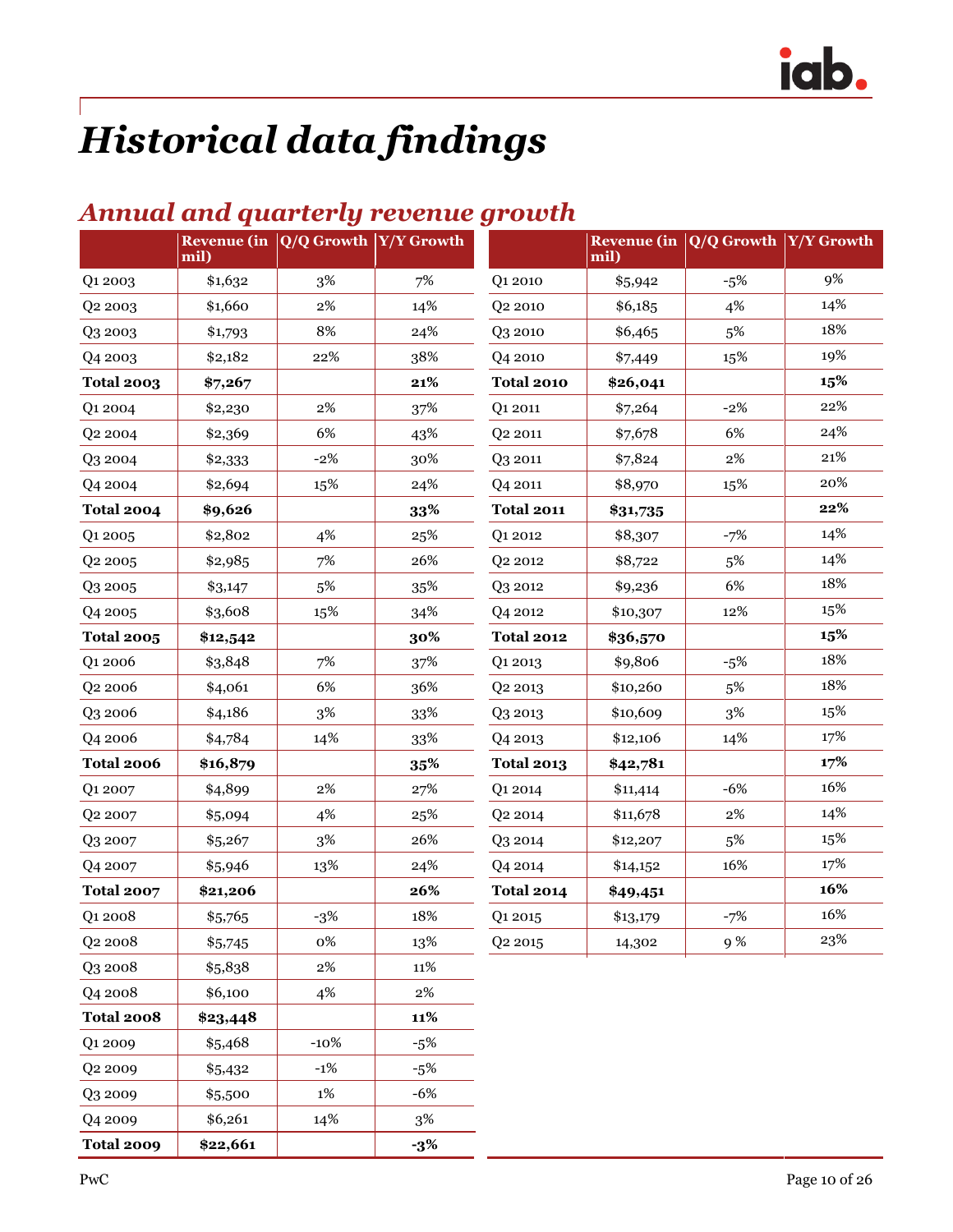## *Revenue concentration*

## *Top 10 companies command 72% of revenues in Q2 2015*

Online advertising revenue remains concentrated with the ten leading ad-selling companies, accounting for 72% of total revenues in Q2 2015, up slightly from the 71% reported in Q2 2014. Companies ranked 11th to 25th accounted for 11% of revenues in Q2 2015, consistent with the 11% reported in Q2 2014.

Despite the emergence of a few heavyweights in internet advertising publishing, the concentration of top-10 revenue has remained relatively unchanged over the past ten years, fluctuating between 69% and 74%.



#### **% share of total revenues**

Source: IAB/PwC Internet Ad Revenue Report, HY 2015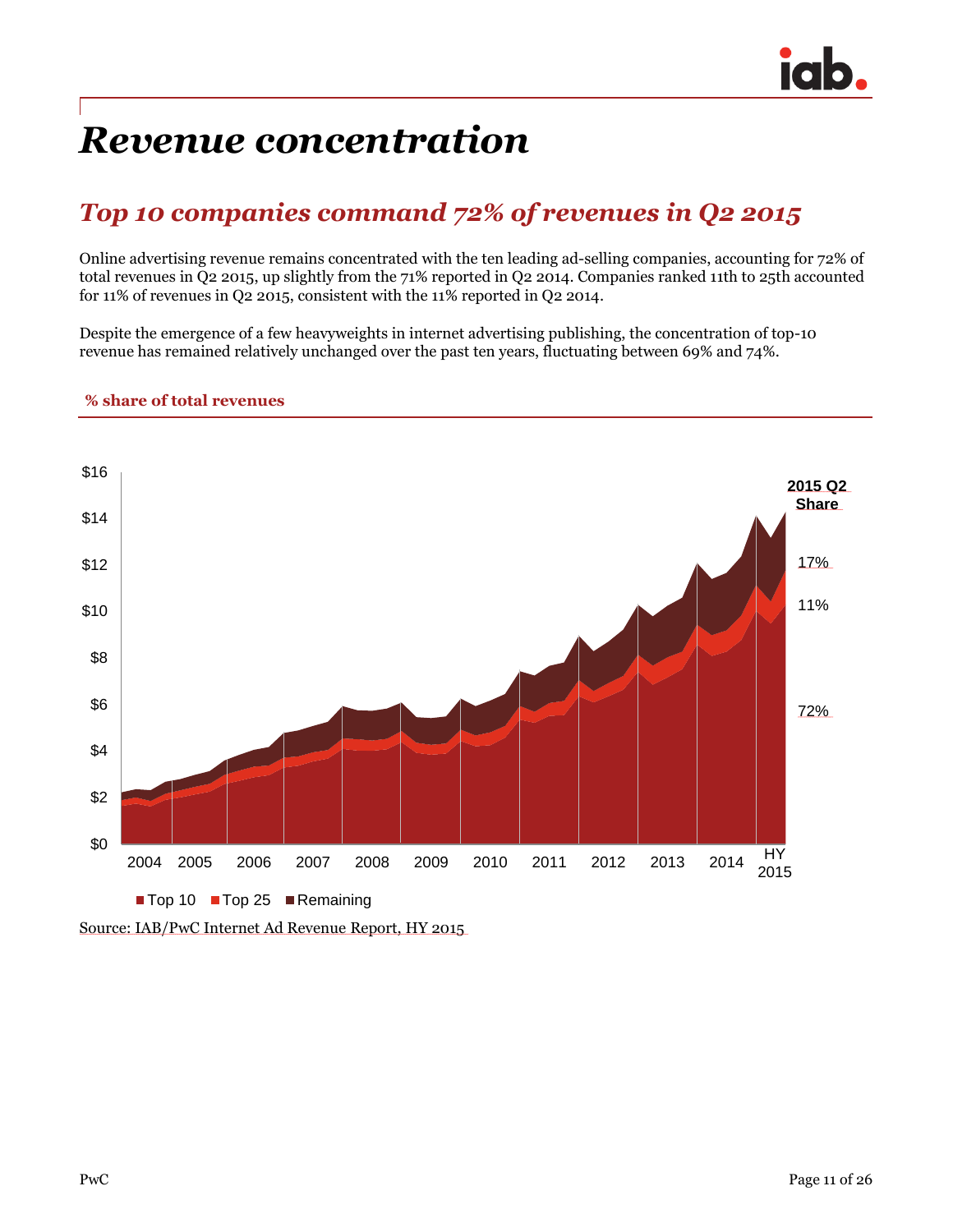

## *Ad format – second quarter 2015 results*

### *Search continued to lead ad formats, while Mobile continued its steady growth*

- Non mobile Search accounted for \$5.2 billion (36% of total) of Q2 2015 revenues, compared with \$4.5 billion (38% of total) in Q2 2014. Inclusive of mobile-related search revenue, the Search format totaled \$7.1 billion (50% of total) in Q2 2015 revenue.
- Non mobile Display-related advertising accounted for \$3.5 billion or 24% of total revenues during Q2 2015, up 7% from the \$3.3 billion (28% of total) reported in Q2 2014. Q2 2015 Display-related advertising includes Banner Ads (13% of revenues, or \$1.9 billion), Digital Video (7% or \$1.0 billion), Rich Media (3% or \$360 million), and Sponsorship (1% or \$184 million). Inclusive of mobile-related display revenue, the Displayrelated format totaled \$5.8 billion (41% of total) in Q2 2015 revenue.
- Mobile revenues increased 56% from the \$2.8 billion (24% of total) reported in Q2 2014 to \$4.4 billion (31% of total) in Q2 2015. Mobile revenues consisted of Mobile Search (\$1.9 billion), Mobile Display\* (\$2.3 billion), and Mobile Other (\$140 million).
- Non mobile Classifieds revenues totaled \$752 million or 5% of Q2 2015 revenues, up 15% from the \$656 million (6% of total) reported in Q2 2014.
- Non mobile Lead Generation revenues accounted for 3% of Q2 2015 revenues, or \$461 million, down slightly from the \$463 million (4% of total) reported in Q2 2014.



Source: IAB/PwC Internet Ad Revenue Report, HY 2015

*\* Mobile Display includes: banner ads, digital video, digital audio, sponsorships, and rich media advertising served to mobile devices.*

*\*\* Amounts may not equal 100% due to rounding and omission of minor categories.*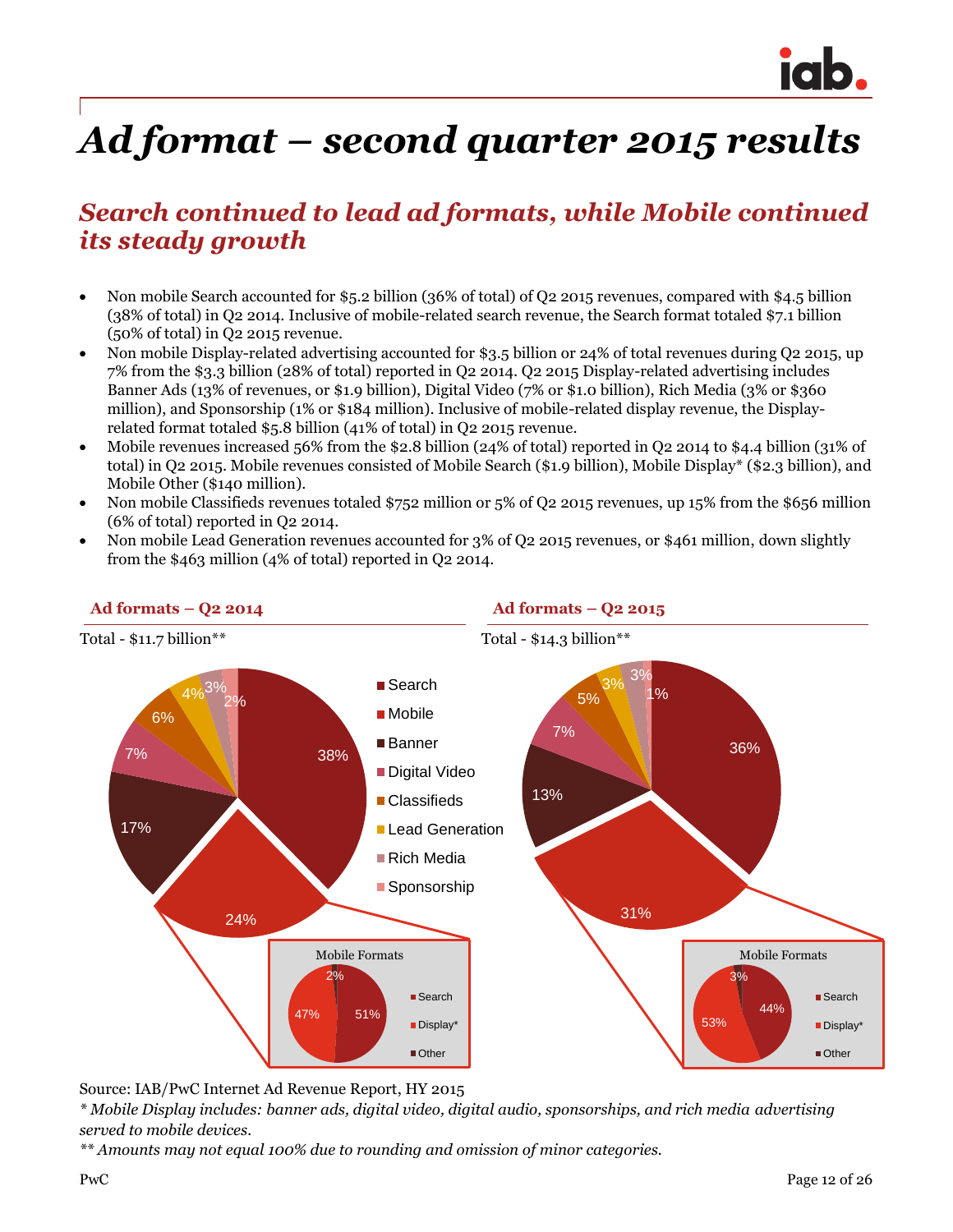

# *Ad format – first half 2015 results*

### *Mobile continued its increase in revenue share, with Mobile Display leading Mobile ad formats*

- Non mobile Search accounted for \$10.1 billion (37% of total) of HY 2015 revenues, compared with \$9.1 billion (39% of total) in HY 2014. Inclusive of mobile-related search revenue, the Search format totaled \$13.7 billion (50% of total) in HY 2015 revenue.
- Non mobile Display-related advertising accounted for \$6.8 billion or 25% of total revenues during HY 2015, up 5% from the \$6.5 billion (28% of total) reported in HY 2014. HY 2015 Display-related advertising includes Banner Ads (14% of HY 2015 revenues, or \$3.8 billion), Digital Video (7% or \$2.0 billion), Rich Media (2% or \$686 million), and Sponsorship (1% or \$350 million). Inclusive of mobile-related display revenue, the Displayrelated format totaled \$11.1 billion (40% of total) in HY 2015 revenue.
- Mobile revenues increased 54% from the \$5.3 billion (23% of total) reported at HY 2014 to \$8.2 billion (30% of total) at HY 2015. Mobile revenues consisted of Mobile Search (\$3.6 billion), Mobile Display\* (\$4.3 billion), and Mobile Other (\$303 million).
- Non mobile Classifieds revenues totaled \$1.5 billion or 5% of HY 2015 revenues, up 14% from the \$1.3 billion (6% of total) reported in HY 2014.
- Non mobile Lead Generation revenues accounted for 3% of HY 2015 revenues, or \$931 million, up 2% from the \$911 million (4% of total) reported in HY 2014.



#### **Ad formats – first half 2014 Ad formats – first half 2015**

Source: IAB/PwC Internet Ad Revenue Report, HY 2015

- *\* Mobile Display includes: banner ads, digital video, digital audio, sponsorships, and rich media advertising served to mobile devices.*
- *\*\* Amounts may not equal 100% due to rounding and omission of minor categories.*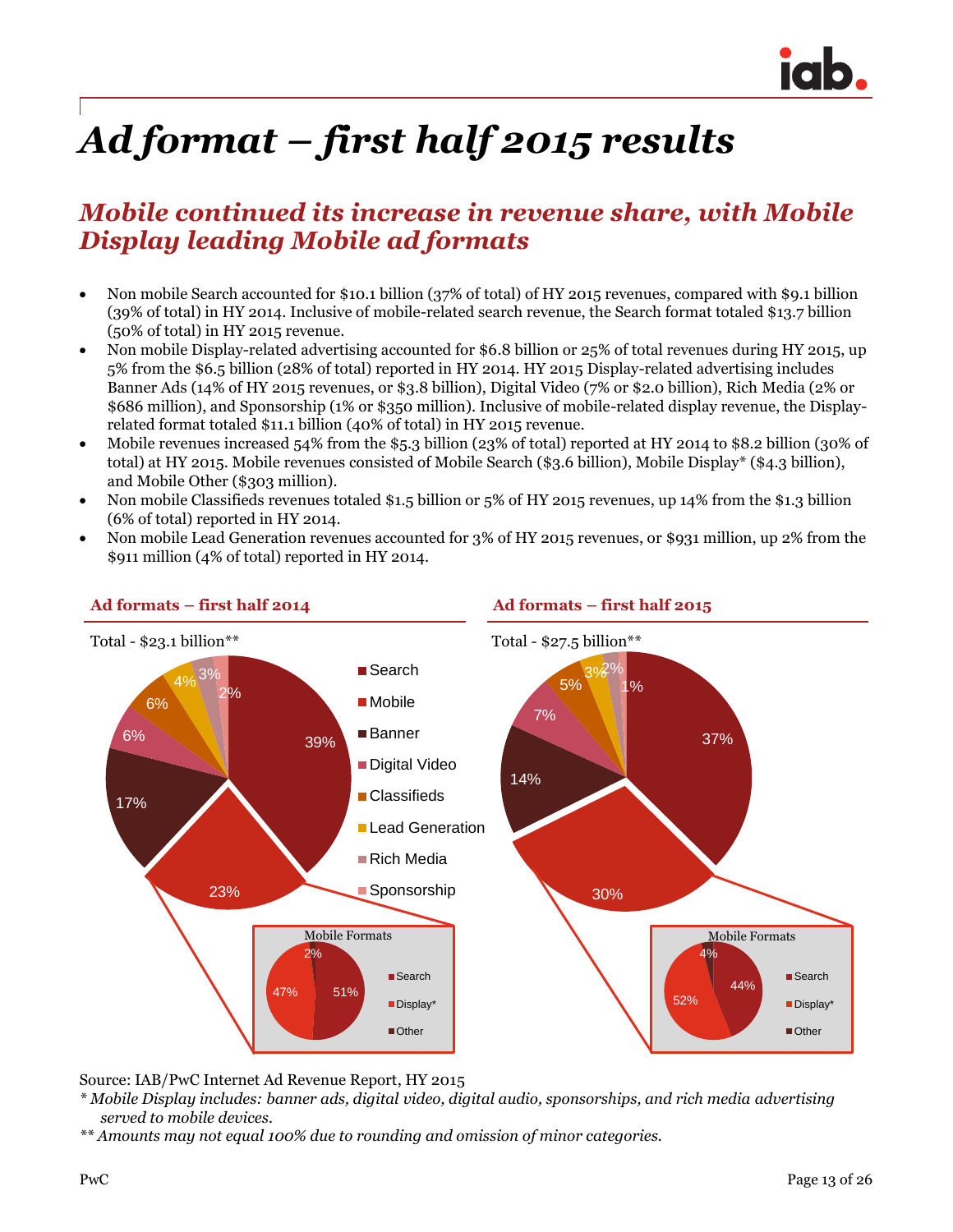

## *Historical format trends*

### *Search retained largest share of revenue, while Mobile share of revenue continued to surge*

- Non mobile Search remains the leading format at 37% of HY 2015 revenues. Decline in its overall share is attributed to growth in Mobile and Mobile Search, which is included in the Mobile category.
- Non mobile Search, Banner Ads, Classifieds, Lead Generation, and Rich Media are down slightly as a percentage of total revenue due to the substantial growth of Mobile.
- Non mobile Digital Video increased as a percentage of total revenue in comparison to HY 2014 results, a result of the 35% increase in revenue from the previous year.
- With the gap between Mobile media usage and ad spending starting to close, Mobile ad revenues continued to gain share, representing 30% of total HY 2015 revenues, as compared to 23% of total revenues reported in HY 2014 and 15% in HY 2013. While Mobile has eroded share of other formats, the Mobile format itself is comprised of multiple formats.



#### **Advertising format share, 2006 - 2015\* (% of total revenue)**

Source: IAB/PwC Internet Ad Revenue Report, HY 2015

\* Format definitions may have changed over the time period depicted, both within the survey process and as interpreted by survey respondents.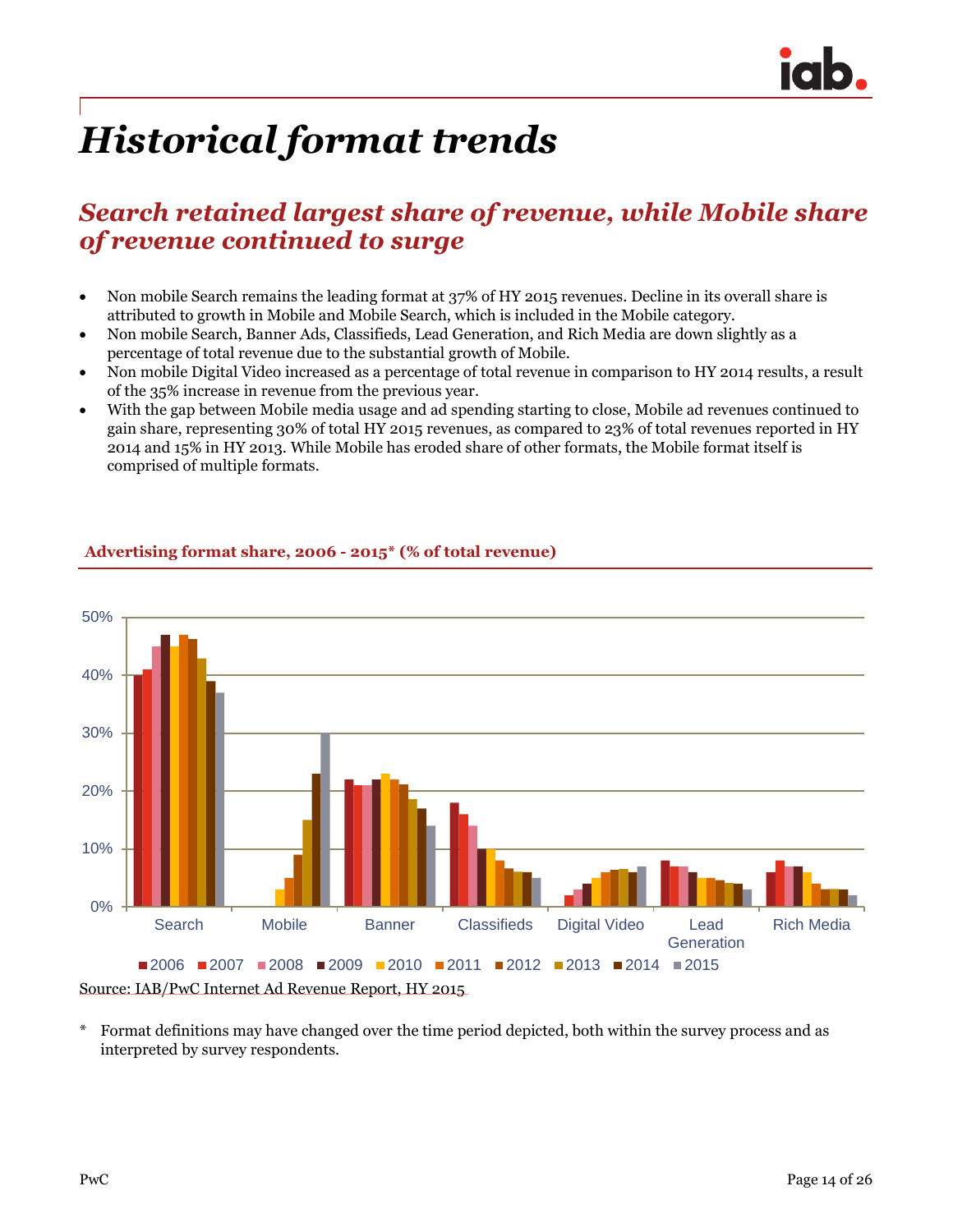

## *Social media advertising revenue*

## *Strong growth each half-year in social*

For first half of 2015, Social media revenue was \$4.4 billion, up 51% from HY 2014. Social has experienced growth at each half-year since we first measured it in 2012. These steady increases are reflected in the 53% compound annual growth rate of social from HY 2012 to HY 2015. Social's continued growth has played a key role in the growth of Mobile, as Social is a significantly mobile activity.

*Note: We define social media as advertising delivered on social platforms, including social networking and social gaming websites and apps, across all device types, including desktop, laptop, smartphone and tablet.*

**Social media advertising revenue 2012-2015 (\$ billions)**



\* CAGR: Compound Annual Growth Rate Source: IAB/PwC Internet Ad Revenue Report, HY 2015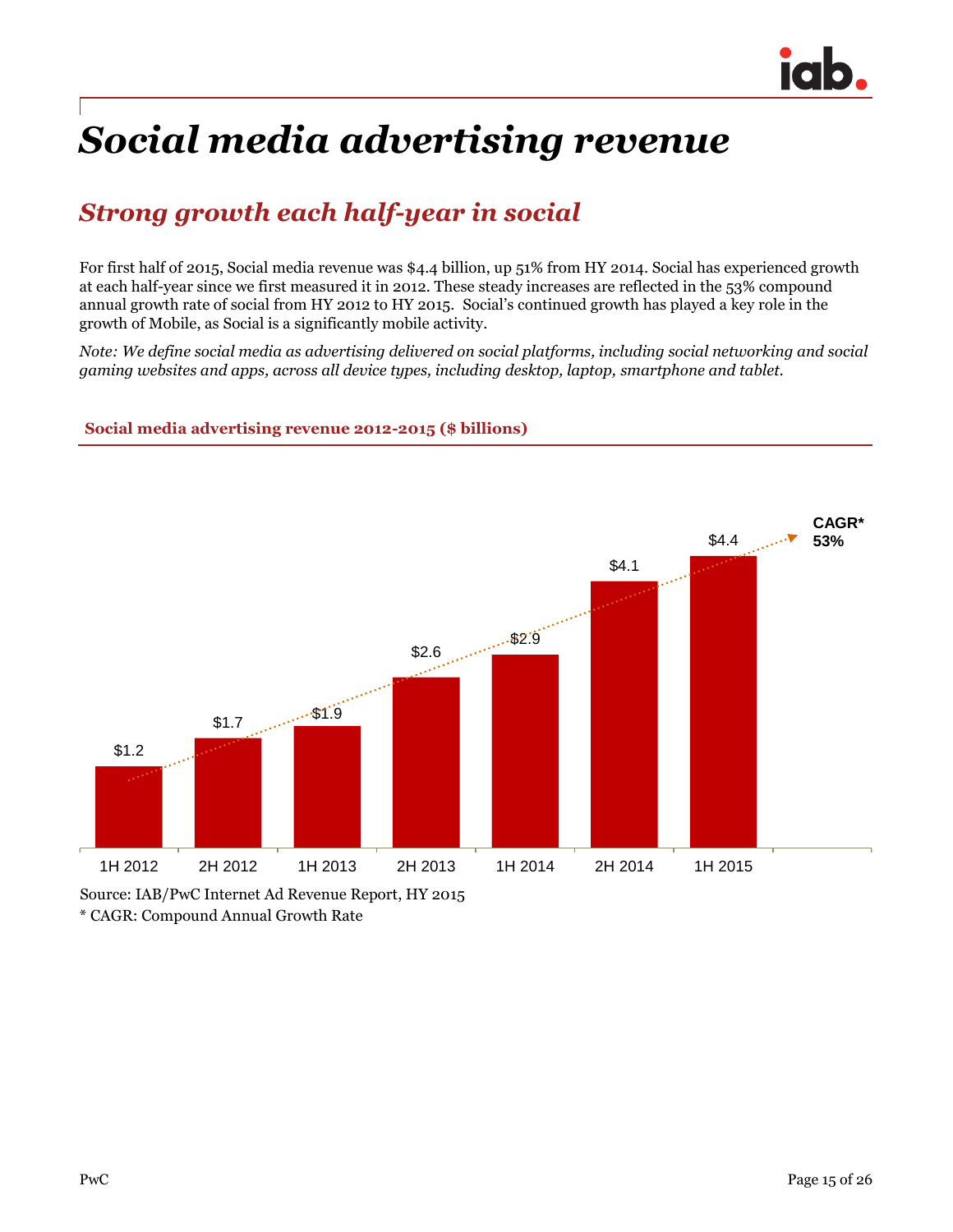

## *Ad revenues by industry category*

### *Retail drives advertising, as dollars shift to digital*

- Retail advertisers continue to represent the largest category of internet ad spending, accounting for 22% of total revenues in HY 2015, up from the 21% reported in HY 2014.
- Financial Services advertisers accounted for 13% of revenues in HY 2015, consistent with the 13% reported in HY 2014.
- Automotive advertisers accounted for 13% of revenues in HY 2015, up from the 12% reported in HY 2014.
- Telecom companies accounted for 9% of revenues in HY 2015, consistent with the 9% reported in HY 2014.
- Leisure Travel (airfare, hotels, and resorts) accounted for 9% of revenues in HY 2015, consistent with the 9% reported in HY 2014.
- Consumer Packaged Goods represented 6% in HY 2015, down from the 7% reported in HY 2014.
- Consumer Electronics and Computers represented 7% of revenues in HY 2015, consistent the 7% reported in HY 2014.
- Pharmaceutical/Healthcare accounted for 5% in HY 2015, consistent with the 5% reported in HY 2014.
- Media accounted for 5% in HY 2015, consistent with the 5% reported in HY 2014.
- Entertainment accounted for 4% of HY 2015 revenues, consistent with the 4% reported in HY 2014.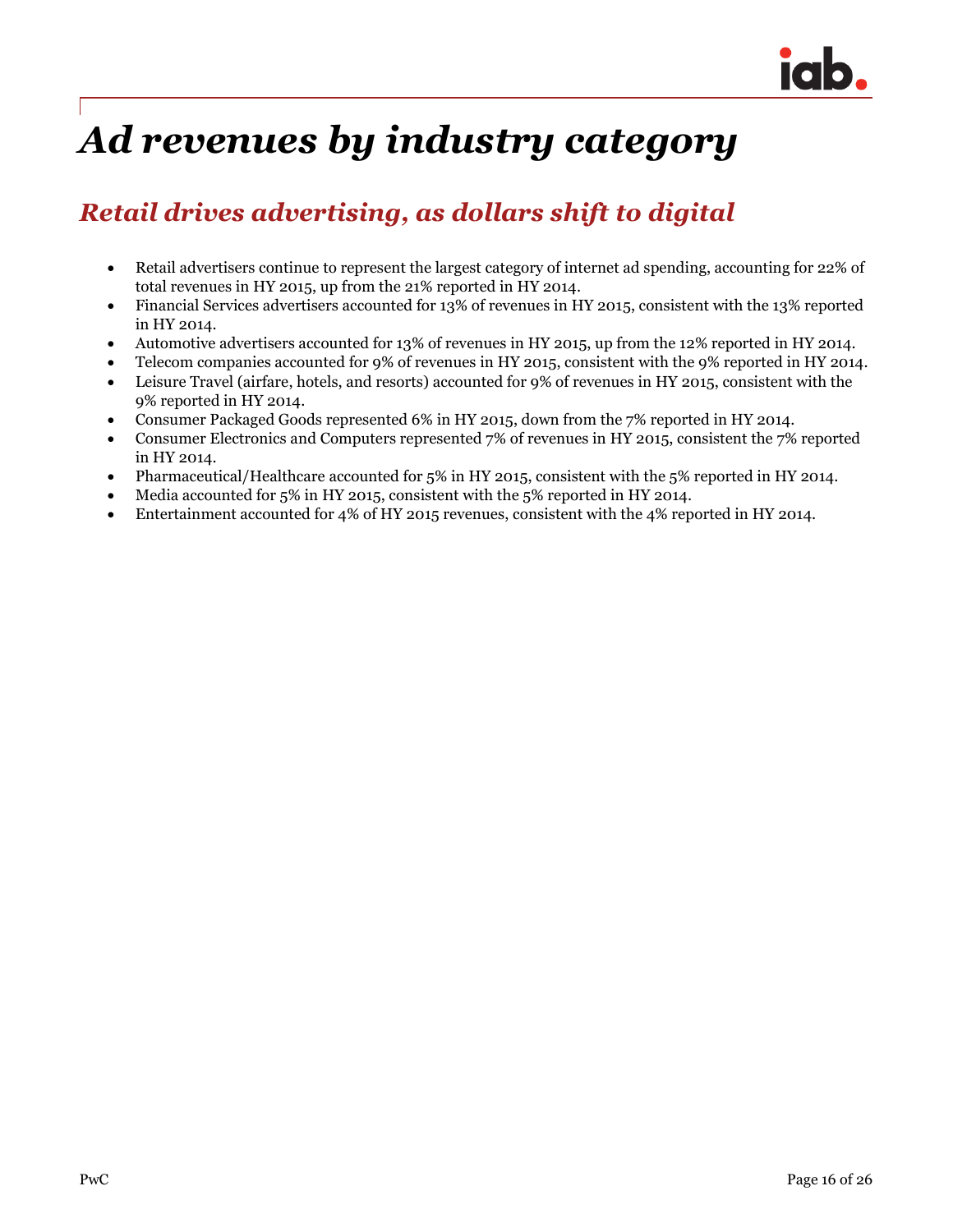

## *Industry advertising – year-over-year comparison*

#### **Internet ad revenues by major industry category\*, year to date: 2014 vs. 2015**



Source: IAB/PwC Internet Ad Revenue Report, HY 2015

\* Industry category definitions may have changed over the time period depicted, both within the survey process and as interpreted by survey respondents. Amounts do not total to 100% as minor categories are not displayed.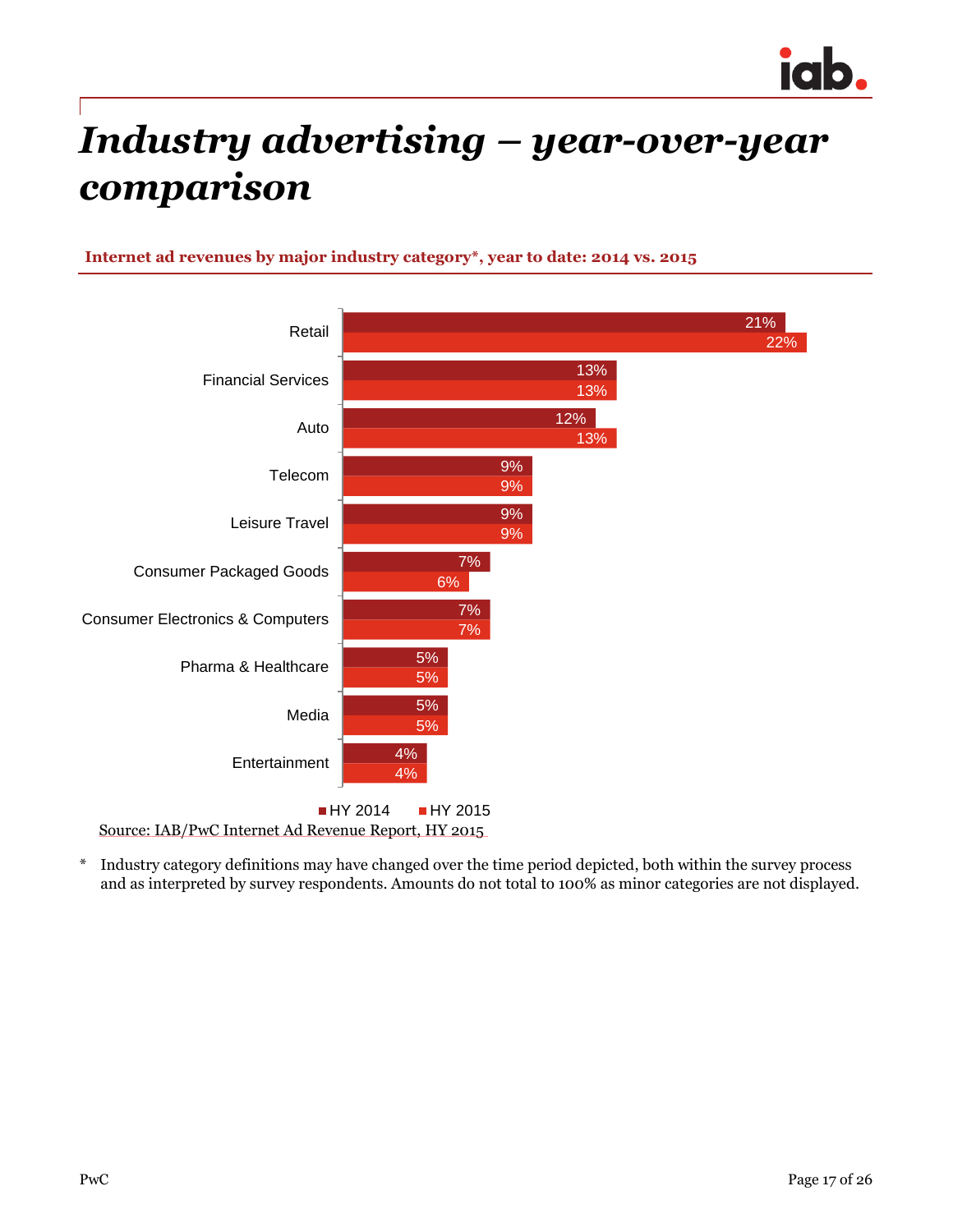## *Revenues by pricing model*

## *Performance-based pricing shows slight uptick*

- Approximately 66% of HY 2015 revenues were priced on a performance basis, up from the 65% reported in HY 2014.
- Approximately 32% of HY 2015 revenues were priced on a cost per medium/thousand (CPM) or impression basis, down from the 34% reported in HY 2014.
- Approximately 2% of HY 2015 revenues were priced on a hybrid basis, up from the 1% reported in HY 2014.



Source: IAB/PwC Internet Ad Revenue Report, HY 2015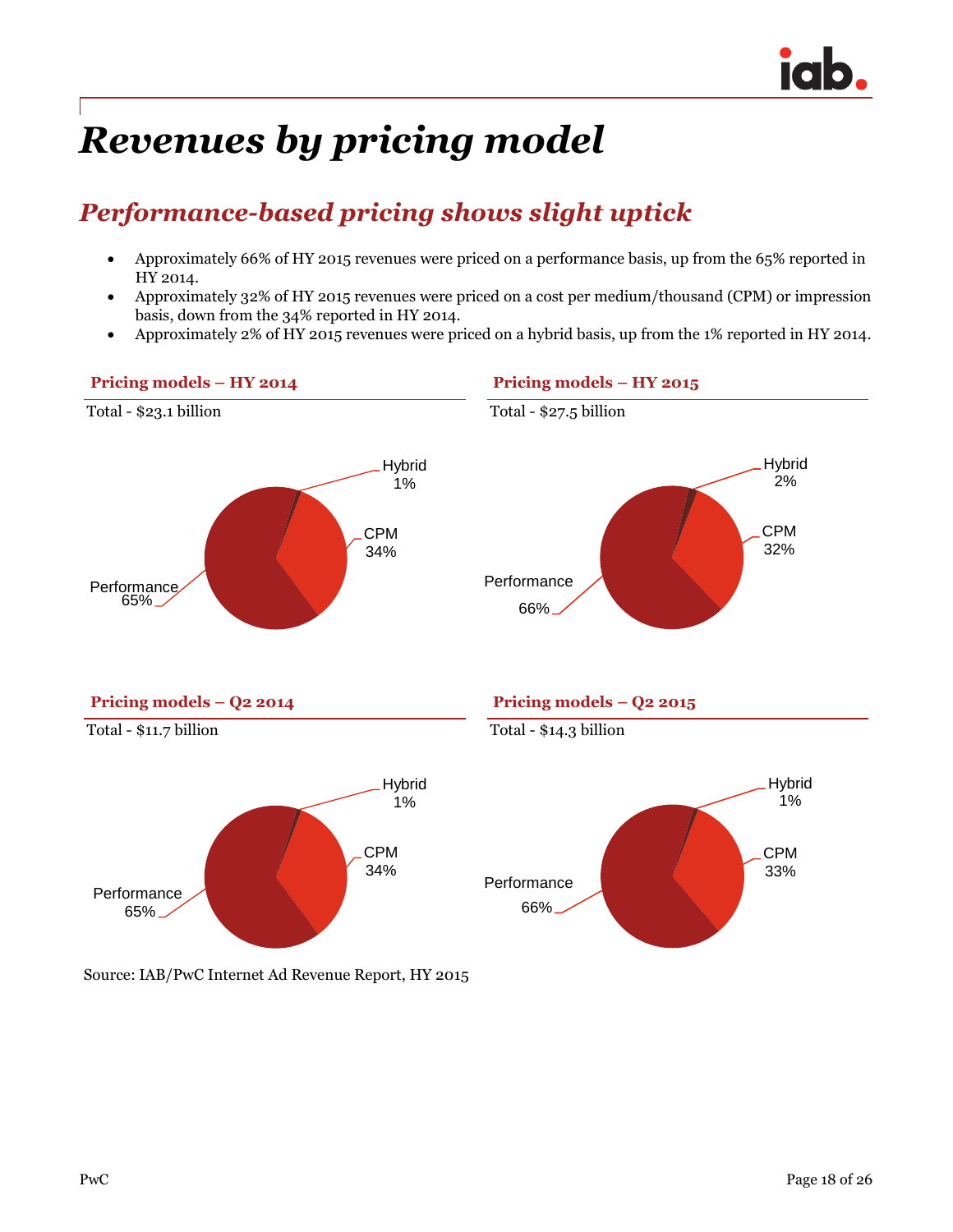

## *Historical pricing model trends*

### *Performance-based pricing remains the preferred model*

- Performance-based pricing, the leading pricing model since 2006, gained slightly to 66% of total revenue in HY 2015.
- CPM/impression-based pricing decreased in the first six months of 2015, down to 32% of revenues from 34% in HY 2014.
- Hybrid pricing increased to 2% of total revenues in HY 2015, up from the 1% reported in HY 2014.



#### **Internet ad revenues by pricing model\***

Source: IAB/PwC Internet Ad Revenue Report, HY 2015

\* Pricing model definitions may have changed over the time period depicted both within the survey process and as interpreted by survey respondents.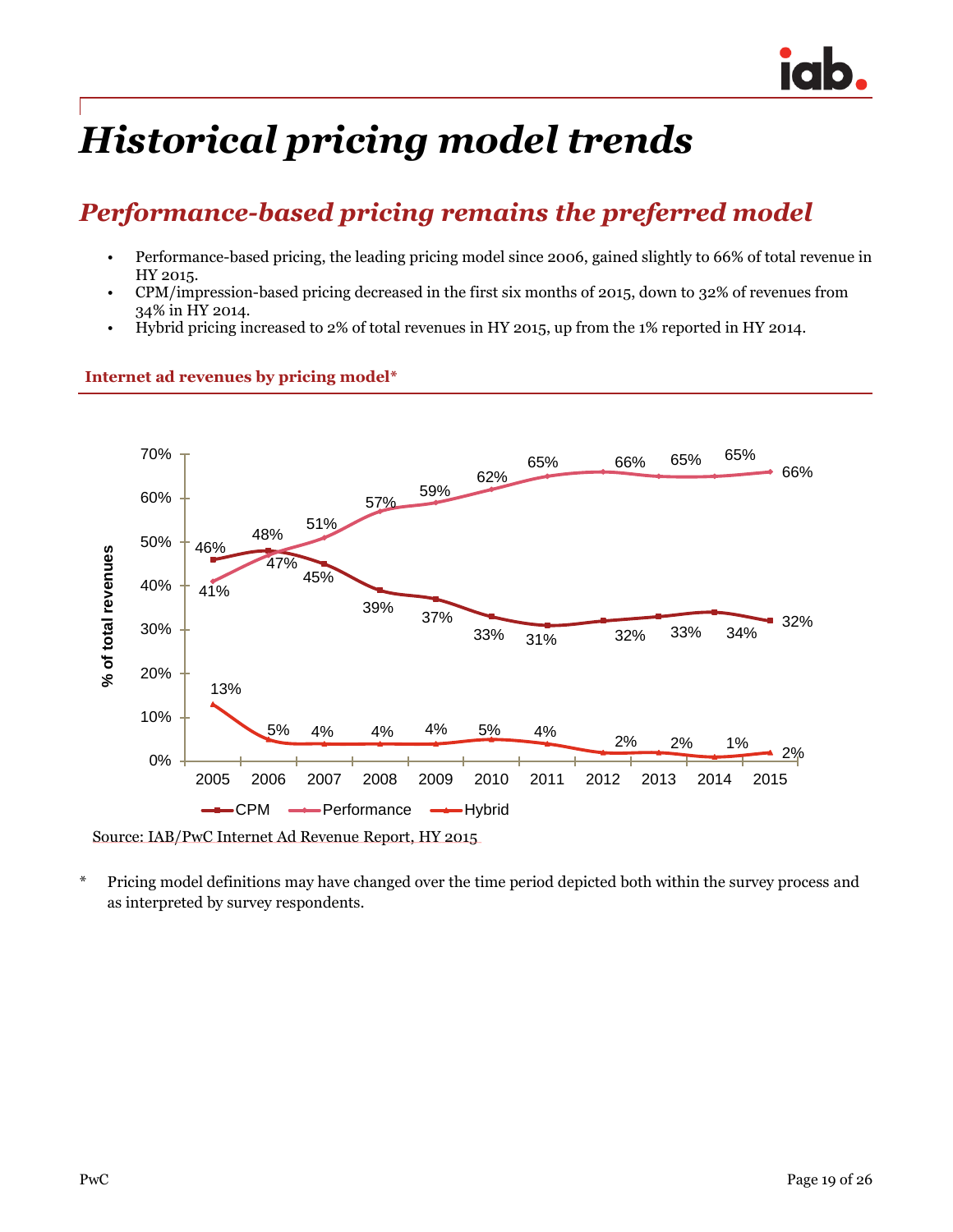

# *Appendix*

### *Definitions of leading industry categories*

The industry categories used in the "IAB Internet Advertising Revenue Report" were sourced from the North American Standard Industrial Classification (SIC) Manual.†

| <b>Retail</b>                                                 | Includes mail order/catalog, apparel, restaurants/fast food, home furnishings/textiles,<br>toys, pet food/supplies, appliances, jewelry, drugstores, retail stores, and cosmetics stores.                                                                                                                                            |
|---------------------------------------------------------------|--------------------------------------------------------------------------------------------------------------------------------------------------------------------------------------------------------------------------------------------------------------------------------------------------------------------------------------|
| <b>Automotive</b>                                             | Includes all automotive-related categories including sale/purchase of vehicles and parts<br>and maintenance.                                                                                                                                                                                                                         |
| <b>Entertainment</b>                                          | Includes film, music, TV, box office, video games, and amusement & recreation.                                                                                                                                                                                                                                                       |
| <b>Consumer</b><br>packaged goods                             | Includes packaged goods, food products, household products, and tobacco.                                                                                                                                                                                                                                                             |
| <b>Leisure travel</b>                                         | Includes travel, hotel, airlines, and resorts.                                                                                                                                                                                                                                                                                       |
| <b>Consumer</b><br><b>Electronics and</b><br><b>Computers</b> | Includes hardware (computers, computer storage devices, and computer peripheral<br>equipment), consumer electronics, prepackaged software (operating, utility, and<br>applications programs), local area network systems and network systems integration,<br>computer processing, and data preparation and data processing services. |
| <b>Financial</b><br><b>Services</b>                           | Includes commercial banks, credit agencies, personal credit institutions, consumer finance<br>companies, loan companies, business credit institutions, and credit card agencies. Also<br>includes companies engaged in the underwriting, purchase, sale, or brokerage of securities<br>and other financial contracts.                |
| Telecommun-<br>ications                                       | Includes point-to-point communications services, including cellular phone services, paging<br>services, wireless internet access, and wireless video services. Includes multichannel video<br>providers on a subscription fee basis (e.g., cable television, wireless cable television, and<br>direct broadcast satellite services). |
| <b>Pharmaceutical &amp;</b><br><b>Healthcare</b>              | Includes pharmaceutical products, facilities, services, researchers, and biological products.<br>Also comprises establishments providing healthcare and social assistance for individuals as<br>well as personal care, toiletries, and cosmetic products.                                                                            |
| <b>Media</b>                                                  | Includes establishments primarily engaged in radio and television broadcasting (network<br>and station) including commercial, religious, educational, and other radio or television<br>stations. Also includes establishments primarily engaged in publishing newspapers,<br>periodicals, and books.                                 |

†Survey participants reported results based on the 20 industry categories listed on page 25, which were used specifically for the "IAB Internet Advertising Revenue Report." This is consistent with other relevant industry categorization sources that measure advertising spending by industry. For purposes of this report, PwC classified a number of individual categories under "Retail."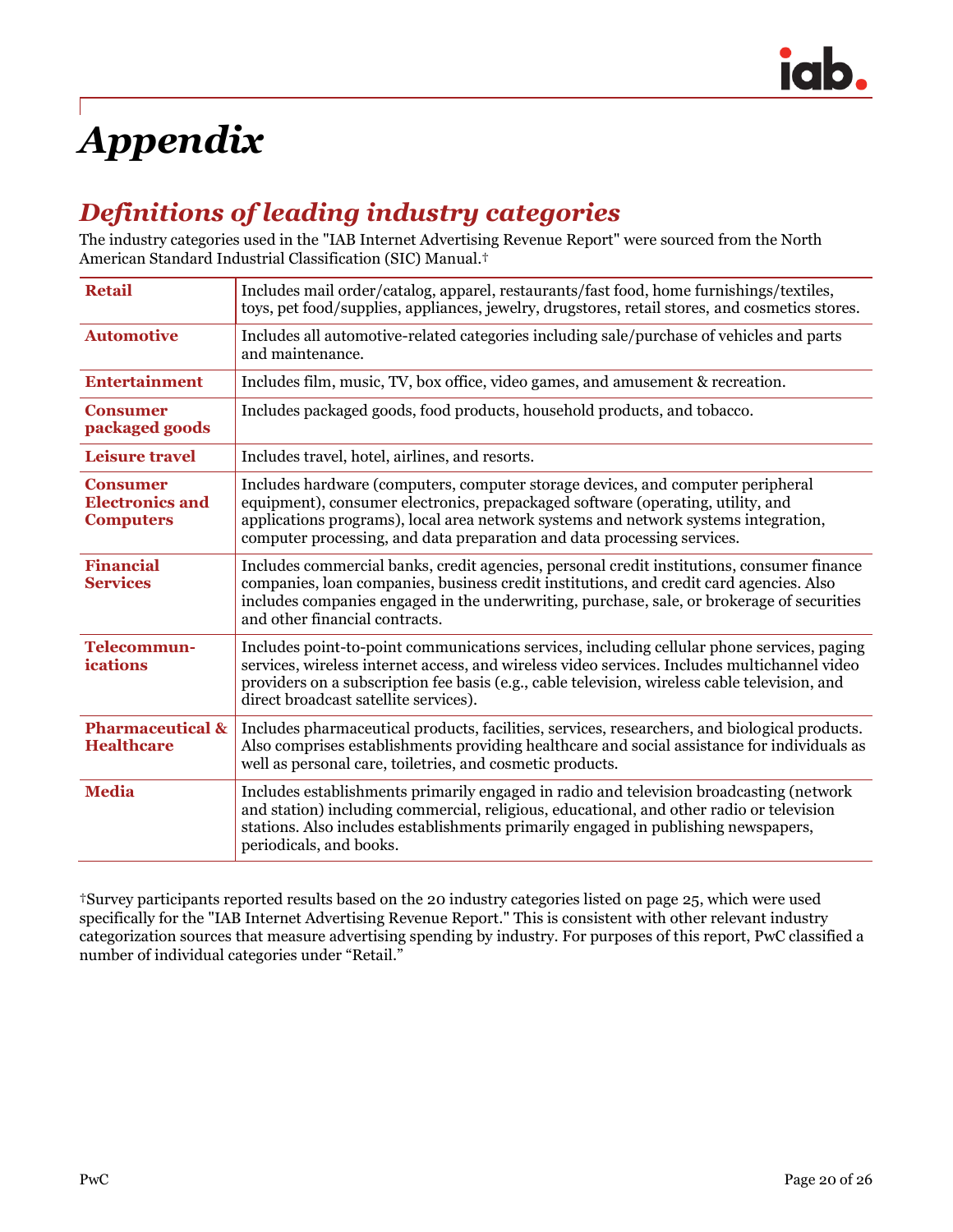

## *Definitions of advertising formats*

| <b>Banner</b><br><b>Advertising</b> | Advertiser pays an online company for space on one or more of the online company's pages to display a<br>static or linked banner or logo.                                                                                                                                                                                                                                                                                                                                                                                                                                                                                                                                                                                                                                                                                                                                                                                                                                                                                                                                                                                                                                                                                                                                                                                                                                                                                                                                                                                                                                                                                                                                                                          |  |  |  |
|-------------------------------------|--------------------------------------------------------------------------------------------------------------------------------------------------------------------------------------------------------------------------------------------------------------------------------------------------------------------------------------------------------------------------------------------------------------------------------------------------------------------------------------------------------------------------------------------------------------------------------------------------------------------------------------------------------------------------------------------------------------------------------------------------------------------------------------------------------------------------------------------------------------------------------------------------------------------------------------------------------------------------------------------------------------------------------------------------------------------------------------------------------------------------------------------------------------------------------------------------------------------------------------------------------------------------------------------------------------------------------------------------------------------------------------------------------------------------------------------------------------------------------------------------------------------------------------------------------------------------------------------------------------------------------------------------------------------------------------------------------------------|--|--|--|
| <b>Sponsorship</b>                  | Advertiser pays for custom content and/or experiences, which may or may not include ad elements such<br>as display advertising, brand logos, advertorial, or pre-roll video. Sponsorships fall into several categories:<br>Spotlights are custom-built pages incorporating an advertiser's brand and housing a collection of<br>content usually around a theme<br>Advergaming can range from an advertiser buying all the ad units around a game or a "sponsored<br>by" link to creating a custom branded game experience<br>Content & Section Sponsorship is when an advertiser exclusively sponsors a particular section of<br>the site or email (usually existing content) re-skinned with the advertiser's branding<br>Sweepstakes & Contests can range from branded sweepstakes on the site to a full-fledged branded<br>contest with submissions and judging                                                                                                                                                                                                                                                                                                                                                                                                                                                                                                                                                                                                                                                                                                                                                                                                                                                 |  |  |  |
| <b>Search</b>                       | Fees advertisers pay online companies to list and/or link their company site domain name to a specific<br>search word or phrase (includes paid search revenues). Search categories include:<br>Paid listings – payments made for clicks on text links that appear at the top or side of search<br>results for specific keywords. The more a marketer pays, the higher the position it gets. Marketers<br>only pay when a user clicks on the text link.<br>Contextual search – payments made for clicks on text links that appear in an article based on the<br>context of the content, instead of a user-submitted keyword. Payment only occurs when the link is<br>clicked.<br>Paid inclusion – payments made to guarantee that a marketer's URL is indexed by a search engine<br>(i.e. advertiser isn't paid only for clicks, as in paid listings).<br>Site optimization – payments made to optimize a site in order to improve the site's ranking in<br>search engine results pages (SERPs). (For example, site owner pays a company to tweak the site<br>architecture and code, so that search engine algorithms will better index each page of the site).                                                                                                                                                                                                                                                                                                                                                                                                                                                                                                                                                     |  |  |  |
| <b>Lead</b><br><b>Generation</b>    | Fees paid by advertisers to online companies that refer qualified potential customers (e.g., auto dealers<br>which pay a fee in exchange for receiving a qualified purchase inquiry online) or provide consumer<br>information (demographic, contact, behavioral) where the consumer opts in to being contacted by a<br>marketer (email, postal, telephone, fax). These processes are priced on a performance basis (e.g., cost-per-<br>action, -lead or -inquiry), and can include user applications (e.g., for a credit card), surveys, contests (e.g.,<br>sweepstakes) or registrations.                                                                                                                                                                                                                                                                                                                                                                                                                                                                                                                                                                                                                                                                                                                                                                                                                                                                                                                                                                                                                                                                                                                        |  |  |  |
| <b>Classifieds</b><br>and Auctions  | Fees paid to advertisers by online companies to list specific products or services (e.g., online job boards<br>and employment listings, real estate listings, automotive listings, auction-based listings, yellow pages).                                                                                                                                                                                                                                                                                                                                                                                                                                                                                                                                                                                                                                                                                                                                                                                                                                                                                                                                                                                                                                                                                                                                                                                                                                                                                                                                                                                                                                                                                          |  |  |  |
| <b>Rich Media</b>                   | Display-related ads that integrate some component of streaming interactivity. Rich media ads often<br>include flash or java script, but not content, and can allow users to view and interact with products or<br>services (e.g., scrolling or clicking within the ad opens a multimedia product description, expansion,<br>animation, video or a "virtual test-drive" within the ad).<br>All IAB Rising Stars ad formats are considered Rich Media. Video commercials that appear in video<br>players are considered Digital Video Ads, not Rich Media.<br>"Interstitials" have been consolidated within the rich media category and represent full- or partial-page<br>text and image server-push advertisements which appear in the transition between two pages of content.<br>Forms of interstitials can include a variation of the following terms:<br>Splash screens - a preliminary page that precedes the regular home page of a website that usually<br>promotes a particular site feature or provides advertising. A splash page is timed to move onto the<br>home page after a short period of time.<br>Pop-up ads and pop-under ads – an advertisement that appear in a separate window which<br>automatically loads over an existing content window, without an associated banner.<br>Daughter windows – an advertisement that runs in a separate window associated with a<br>concurrently displayed banner. The content and banner are typically displayed first, followed by<br>the daughter window.<br>Superstitials – ads that are distinct from interstitials because of the much higher ad quality, and<br>۰<br>that they play instantly (ads are fully downloaded before they are displayed). |  |  |  |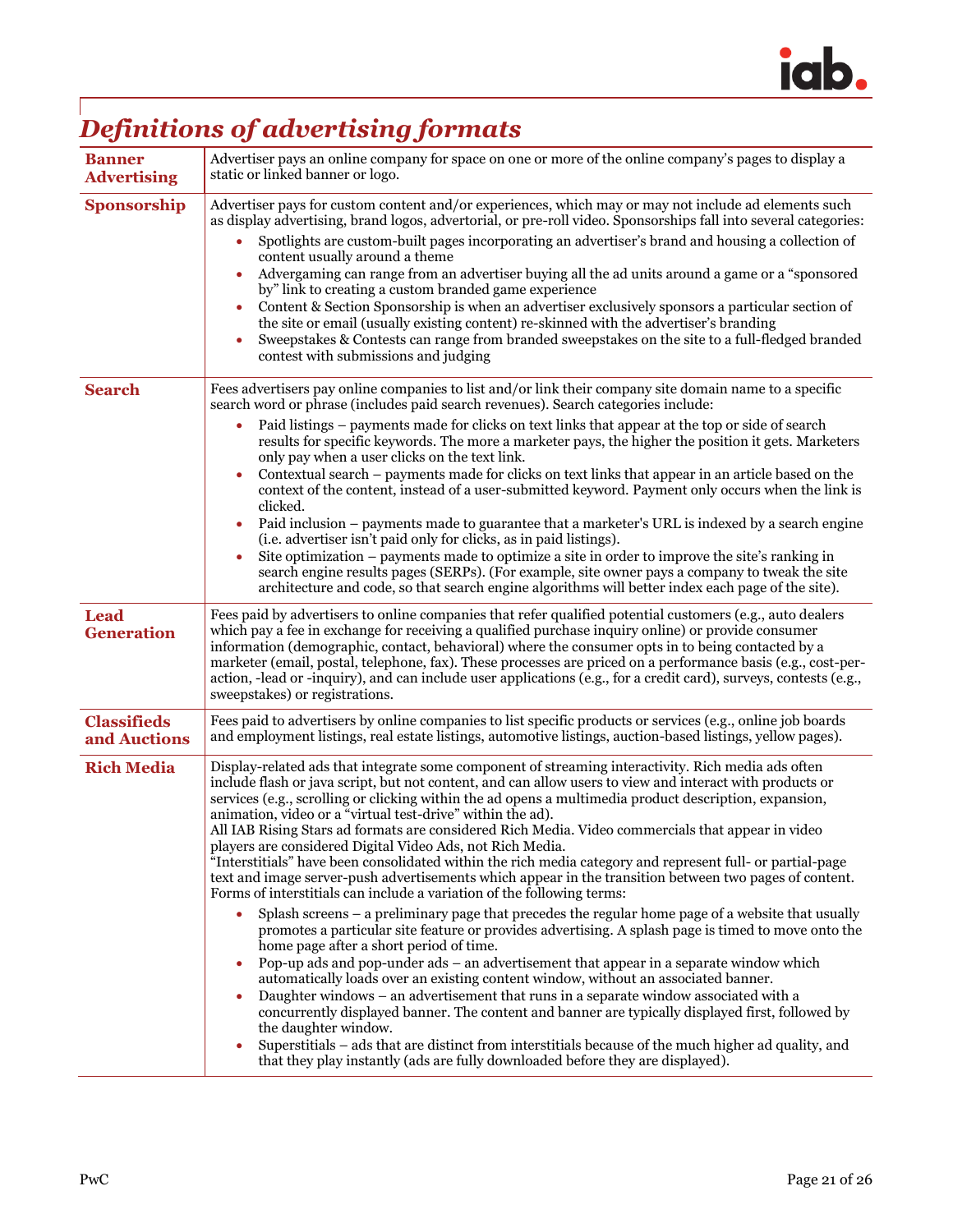

## *Definitions of advertising formats (cont.)*

| <b>Digital Video</b><br><b>Advertising</b> | Advertising that appears before, during or after digital video content in a video player (i.e. pre-roll, mid-<br>roll, post-roll video ads). Digital Video Ads include TV commercials online and can appear in streaming<br>content or in downloadable video. Display-related ads on a page (that are not in a player) that contain<br>video are categorized as rich media ads.<br>Video Overlays are also categorized as Digital Video Advertising. Video overlays include small ads that<br>appear on top of digital video content. They can appear to be display, video, rich media, text or another ad<br>format but are contained within the video player.                                                                                                                                      |  |
|--------------------------------------------|------------------------------------------------------------------------------------------------------------------------------------------------------------------------------------------------------------------------------------------------------------------------------------------------------------------------------------------------------------------------------------------------------------------------------------------------------------------------------------------------------------------------------------------------------------------------------------------------------------------------------------------------------------------------------------------------------------------------------------------------------------------------------------------------------|--|
| <b>Mobile</b><br><b>Advertising</b>        | Advertising tailored to and delivered through wireless mobile devices such as smartphones, feature<br>phones (e.g. lower-end mobile phones capable of accessing mobile content), and media tablets. Typically<br>taking the form of static or rich media display ads, text messaging ads, search ads, or audio/video spots,<br>such advertising generally appears within mobile websites (e.g. websites optimized for viewing on mobile<br>devices), mobile apps, text messaging services (i.e. SMS, MMS) or within mobile search results (i.e., 411<br>listings, directories, mobile-optimized search engines).<br>Mobile advertising formats include: Search, Display (banner ads, digital video, digital audio,<br>sponsorships, and rich media), and Other advertising served to mobile devices. |  |
| <b>Digital Audio</b>                       | Refers to partially or entirely advertising-supported audio programming available to consumers on a<br>streaming basis, delivered via the wired and mobile Internet. This includes a wide range of services, such<br>as the following:<br>Online audio streams of terrestrial radio stations;<br>Purely online radio stations, with either professional or amateur DJs;<br>Personalized (i.e., without human editors/DJs) and on-demand, streamed audio services that<br>create playlists based on user preferences of artists, tracks, or genres;<br>Music or spoken word audio content delivered within a different website or application, e.g., in-<br>game music services.                                                                                                                      |  |
| <b>Social Media</b><br><b>Advertising</b>  | Advertising delivered on social platforms, including social networking and social gaming websites and<br>apps, across all device types, including desktop, laptop, smartphone and tablet.                                                                                                                                                                                                                                                                                                                                                                                                                                                                                                                                                                                                            |  |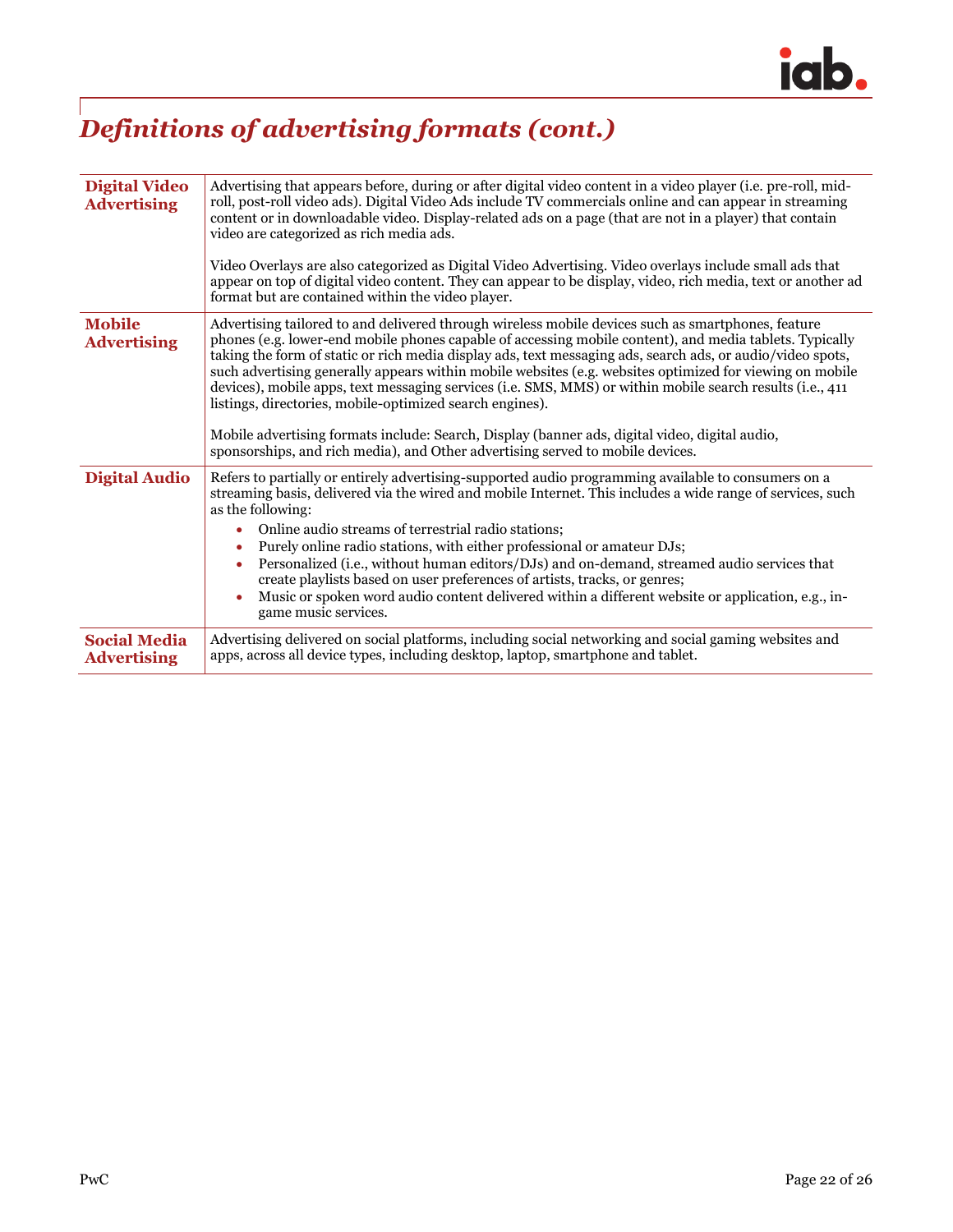

## *Survey scope and methodology*

### *Survey scope*

The Interactive Advertising Bureau (IAB) retained PwC to establish a thorough standard for measuring the growth of internet/online/mobile advertising revenues. The "IAB internet advertising revenue report" is part of an ongoing IAB mission to provide an accurate barometer of internet advertising growth.

To achieve differentiation from existing estimates and accomplish industry-wide acceptance, key aspects of the survey include:

- Obtaining historical data directly from companies generating internet/online/mobile advertising revenues;
- Making the survey as inclusive as possible, encompassing all forms of internet/online/mobile advertising, including websites, consumer online services, ad networks, and mobile devices; and
- Ensuring and maintaining a confidential process, releasing only aggregate data.

### *Methodology*

PwC performs the following:

- Compiles a database of industry participants selling internet/online and mobile advertising revenues
- Conducts a quantitative mailing survey with leading industry players, including Web publishers, ad networks, commercial online service providers, mobile providers, email providers, and other online media companies
- Acquires supplemental data through the use of publicly disclosed information
- Requests and compiles several specific data items, including monthly gross commissionable advertising revenue by industry category and transaction
- Identifies non-participating companies and applies a conservative revenue estimate based on available public sources
- Analyzes the findings, identifies and reports key trends

## *Survey industry categories*

| Financial Services (Banks,<br>Automotive                            | Res |
|---------------------------------------------------------------------|-----|
| Beer/Wine/Liquor<br>Insurance, Securities, Mortgages)               | Rei |
| <b>Business Products/Services</b><br>Personal Care, Toiletries, and | Ap  |
| Computers (Hardware/Software)<br>Cosmetics                          | Tel |
| and Consumer Electronics<br>Drugs and Remedies                      | Cal |
| Manufacturing<br>Consumer Packaged Goods, Food,                     | Toy |
| Non-Alcoholic Beverages and Candy<br>Media                          | Lei |
| <b>Educational Services</b><br>Professional Sports and Sporting &   | Res |
| Entertainment (Film, Music, TV, Box Athletic Goods                  | Bu  |
| Office, Video Games,<br><b>Real Estate</b>                          | Res |
| Amusement/Recreational)                                             |     |

staurants/Fast Food tail, Mail Order, Catalogs and parel ecommunications: Telephony, ble/Satellite TV Services, ISPs vs/Games sure Travel (Airfare, Hotels, sorts) siness Travel (Airfare, Hotels, sorts)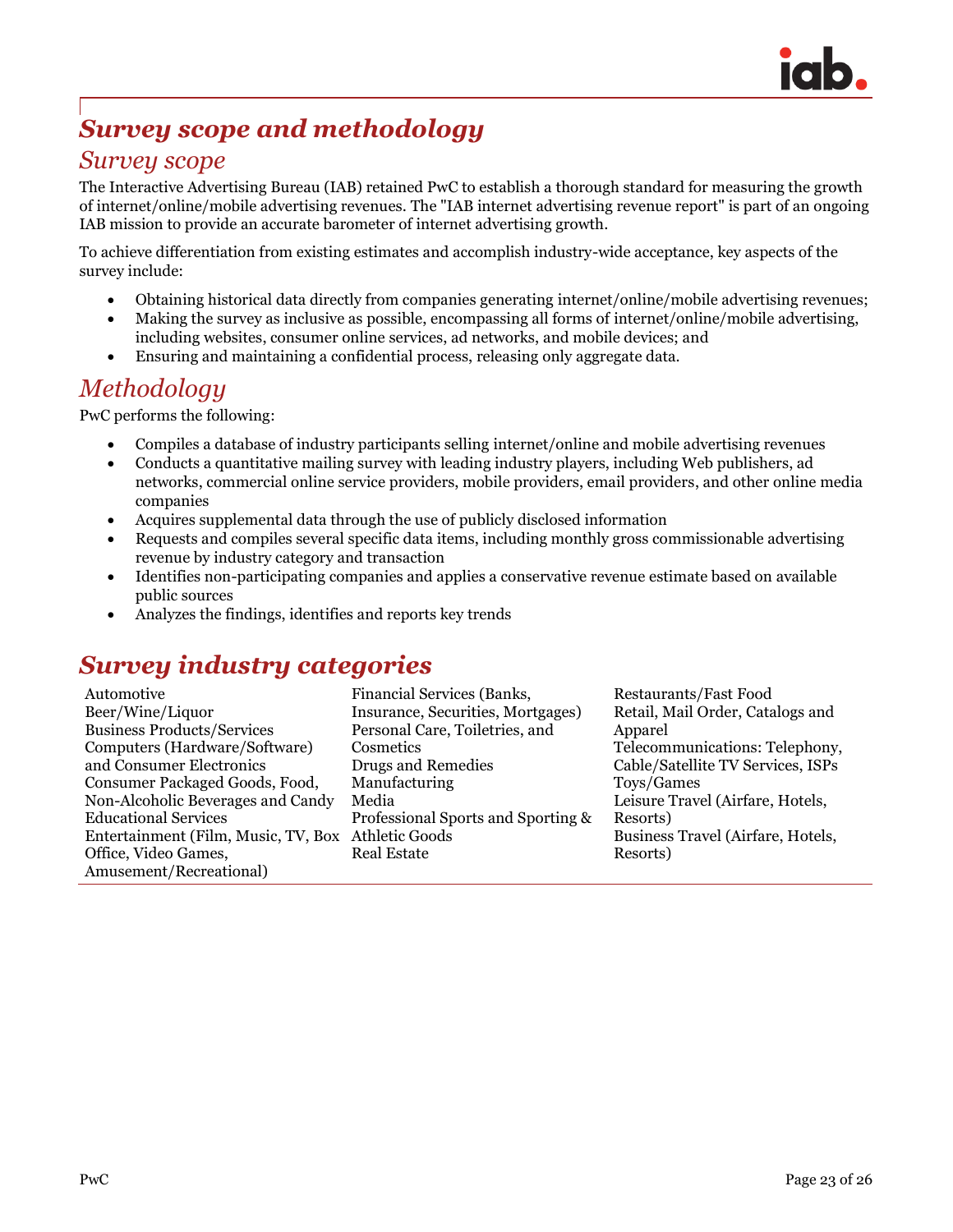

## *About the Interactive Advertising Bureau*

The Interactive Advertising Bureau (IAB) empowers the media and marketing industries to thrive in the digital economy. It is comprised of more than 650 leading media and technology companies that are responsible for selling, distributing and optimizing digital advertising and marketing. Together, they account for 86 percent of online advertising in the United States. Working with its member companies, the IAB evaluates and recommends standards and practices and fields critical research on interactive advertising. The organization is committed to professional development, elevating the knowledge, skills, and expertise of individuals across the digital marketing industry. The IAB also educates marketers, agencies, media companies and the wider business community about the value of interactive advertising. Founded in 1996, the IAB is headquartered in New York City.

### *Overall report guidance provided by IAB leadership*

| <b>Executive Committee</b>                                                                                                                                                                                                                                                                                                                                                                                                                   |                                                                                                                                                                                                                                                                                                                                                                                                                                           |                                                                                                                                                                                                                                                                                                                    |  |  |  |
|----------------------------------------------------------------------------------------------------------------------------------------------------------------------------------------------------------------------------------------------------------------------------------------------------------------------------------------------------------------------------------------------------------------------------------------------|-------------------------------------------------------------------------------------------------------------------------------------------------------------------------------------------------------------------------------------------------------------------------------------------------------------------------------------------------------------------------------------------------------------------------------------------|--------------------------------------------------------------------------------------------------------------------------------------------------------------------------------------------------------------------------------------------------------------------------------------------------------------------|--|--|--|
| <b>President and CEO</b><br><b>Randall Rothenberg</b><br>IAB                                                                                                                                                                                                                                                                                                                                                                                 | Chairman<br><b>David Morris</b><br><b>CBS</b> Interactive                                                                                                                                                                                                                                                                                                                                                                                 | <b>Vice Chair</b><br><b>Lauren Wiener</b><br><b>Tremor Video</b>                                                                                                                                                                                                                                                   |  |  |  |
| Joe Apprendi<br>Collective<br><b>Joan Gillman</b><br>Time Warner Cable Media                                                                                                                                                                                                                                                                                                                                                                 | <b>Neal Mohan</b><br>Google<br><b>Jim Norton</b><br><b>AOL</b>                                                                                                                                                                                                                                                                                                                                                                            | <b>Vivek Shah</b><br>Ziff Davis, LCC<br>Rik van der Kooi<br>Microsoft Advertising                                                                                                                                                                                                                                  |  |  |  |
| <b>Ex-Officio</b>                                                                                                                                                                                                                                                                                                                                                                                                                            |                                                                                                                                                                                                                                                                                                                                                                                                                                           |                                                                                                                                                                                                                                                                                                                    |  |  |  |
| <b>Founding Chairman</b><br><b>Rich LeFurgy</b><br><b>Archer Advisors</b>                                                                                                                                                                                                                                                                                                                                                                    | <b>Treasurer</b><br><b>John Toohey</b><br>Time Warner Cable Media                                                                                                                                                                                                                                                                                                                                                                         | Secretary<br><b>Stu Ingis</b><br>Venable LLP                                                                                                                                                                                                                                                                       |  |  |  |
| <b>Board of Directors</b>                                                                                                                                                                                                                                                                                                                                                                                                                    |                                                                                                                                                                                                                                                                                                                                                                                                                                           |                                                                                                                                                                                                                                                                                                                    |  |  |  |
| <b>Michael Barrett</b><br>Millennial Media<br><b>David Brinker</b><br>News Corporation<br><b>Paul Caine</b><br><b>Bloomberg Businessweek</b><br><b>Kevin Conroy</b><br>Univision Communications Inc.<br><b>Jory Des Jardins</b><br>SheKnows<br>Mark Ford<br>Time Inc.<br>Eric Franchi<br>Undertone<br><b>Michael Friedenberg</b><br><b>IDG</b> Communications<br><b>Eric Harris</b><br><b>BuzzFeed</b><br><b>Mark Howard</b><br>Forbes Media | <b>Scott Howe</b><br>Acxiom<br><b>Eric Johnson</b><br>ESPN.com<br>Neil O. Johnston<br>Cox Media Group<br><b>Seth Ladetsky</b><br><b>Turner Broadcasting System</b><br><b>David Lawenda</b><br>Facebook<br><b>Meredith Kopit Levien</b><br>The New York Times Company<br><b>Jean-Philippe Maheu</b><br>Twitter<br><b>Kirk McDonald</b><br>PubMatic<br><b>David Moore</b><br>Xaxis<br><b>Harold Morgenstern</b><br>Discovery Communications | <b>Penry Price</b><br>LinkedIn<br><b>Scott Schiller</b><br><b>NBC</b> Universal<br><b>Drew Schutte</b><br>Condé Nast<br><b>John Trimble</b><br>Pandora<br>Lisa Utzschneider<br>Yahoo<br><b>Jacob Weisberg</b><br>Slate<br><b>Mike Welch</b><br>AT&T AdWorks<br><b>Troy Young</b><br>Hearst Magazines Digital Media |  |  |  |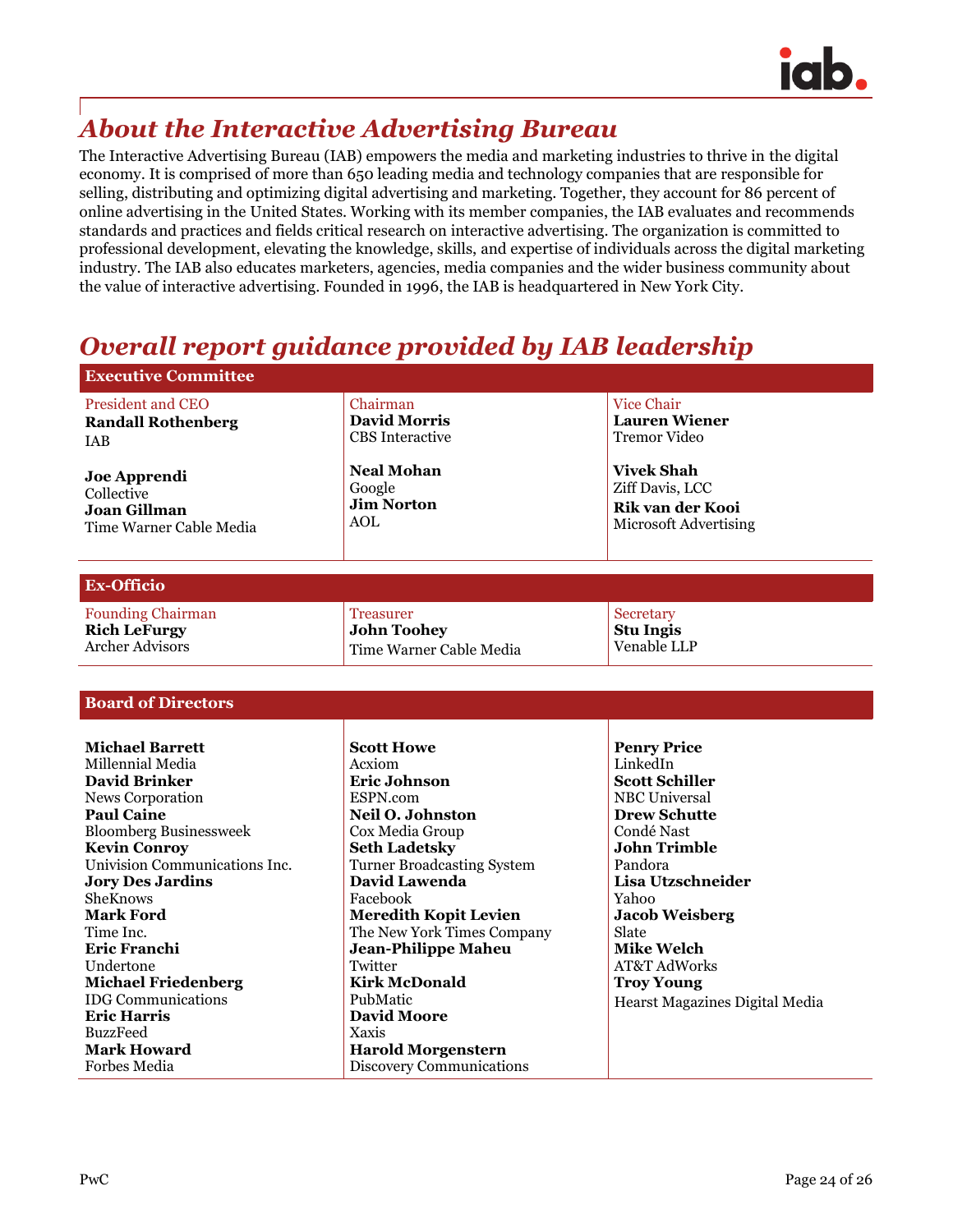

### *PwC's Technology and Entertainment, Media, and Communications practices*

As business, accounting, and tax advisors to many of the world's leading Entertainment, Media, and Communications (EMC) and Technology (Tech) companies, PwC (www.pwc.com) has an insider's view of trends and developments driving the industry. With approximately 1,200 practitioners serving EMC and Tech clients in the United States, PwC is deeply committed to providing clients with industry experience and resources. In recent years, our pioneering work in EMC and Tech has included developing strategies to leverage digital technology, identifying new sources of financing, and marketplace positioning in industries characterized by consolidation and transformation. Our experience reaches across all geographies and segments of the EMC and Tech sectors, including broadband, wireless, the internet, music, film, television, publishing, advertising, gaming, theme parks, computers and networking, and software. With thousands of practitioners around the world, we're always close at hand to provide deep industry knowledge and resources.

#### **Our services include:**

- Business assurance services
- Web audience measurement and advertising delivery auditing and advisory
- IAB Measurement Certification Compliance auditing
- Privacy policy structuring, attestation, and compliance advisory
- Mergers & acquisitions assistance
- Tax planning and compliance
- Capital sourcing and IPO assistance
- Marketing & Media operations enablement

For more information, contact one of the following PwC professionals:

New York **David Silverman** Partner, Assurance Services 646.471.5421 *[david.silverman@pwc.com](mailto:david.silverman@pwc.com)*

New York **Russ Sapienza**  Principal, Advisory Services 646.471.1517 *[russell.j.sapienza@pwc.com](mailto:russell.j.sapienza@pwc.com)* Hallandale Beach **Stephanie Faskow** Manager, Advisory Services 954.604.1968 *[stephanie.faskow@pwc.com](mailto:stephanie.faskow@pwc.com)*

Boston **Vic Petri** Partner, Assurance Services 617.478.1698 *[victor.petri@pwc.com](mailto:victor.petri@pwc.com)*

San Jose **Mike Pearl** Principal, Assurance Services 408.817.3801 *[michael.pearl@pwc.com](mailto:michael.pearl@pwc.com)* Seattle **Suzanne Cragin** Principal, Assurance Services 206.398.3550 *suzanne.b.cragin@pwc.com*